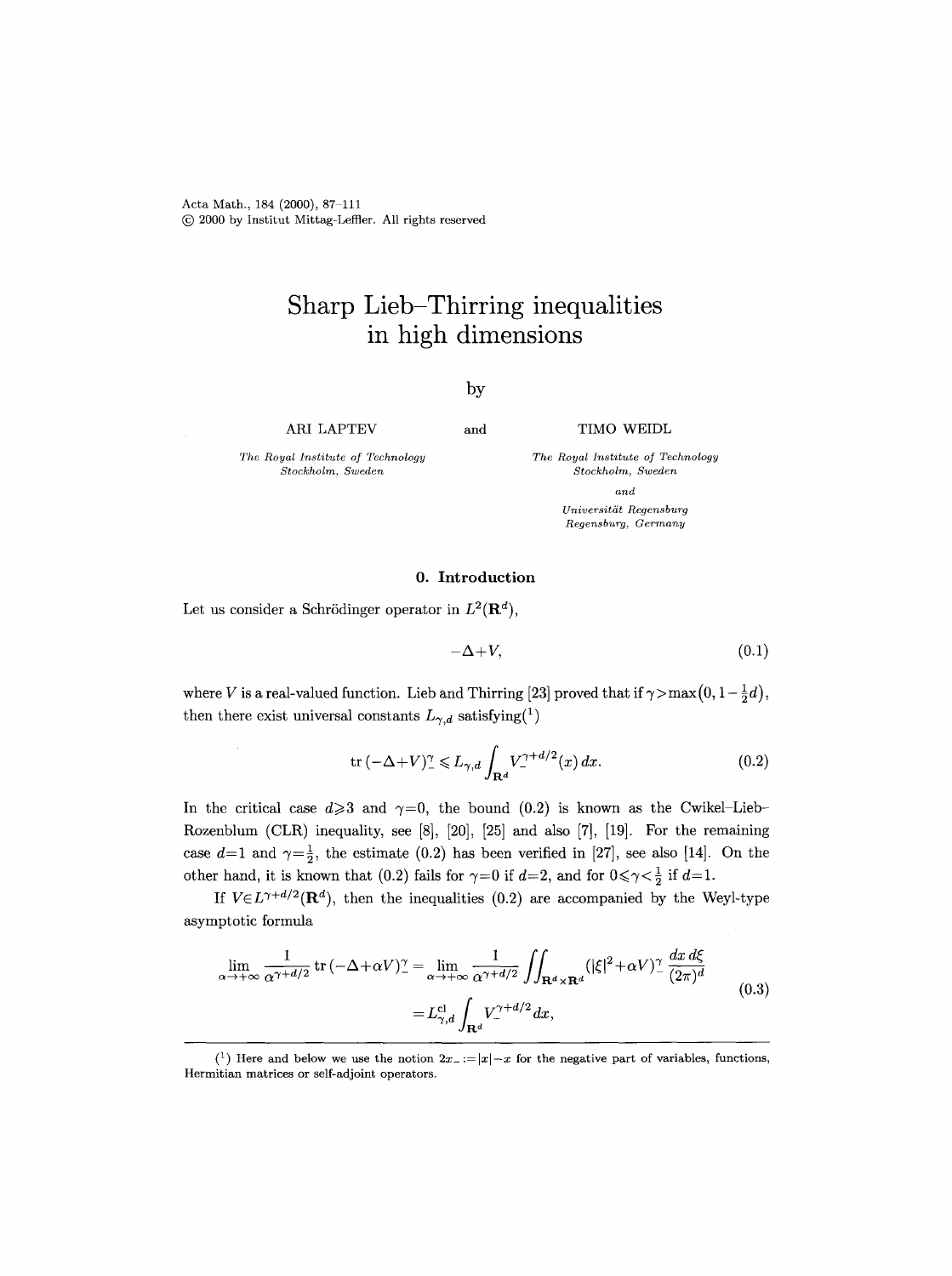#### 88 **A. LAPTEV AND T. WEIDL**

where the so-called classical constant  $L_{\gamma,d}^{cl}$  is defined by

$$
L_{\gamma,d}^{\rm cl} = (2\pi)^{-d} \int_{\mathbf{R}^d} (|\xi| - 1)^\gamma_- d\xi = \frac{\Gamma(\gamma + 1)}{2^d \pi^{d/2} \Gamma(\gamma + \frac{1}{2}d + 1)}, \quad \gamma \geq 0. \tag{0.4}
$$

It is interesting to compare the value of the sharp constant  $L_{\gamma,d}$  in (0.2) and the value of  $L_{\gamma,d}^{cl}$ . In particular, the asymptotic formula (0.3) implies that

$$
L_{\gamma,d}^{\text{cl}} \leqslant L_{\gamma,d} \tag{0.5}
$$

for all d and  $\gamma$  whenever (0.2) holds. Moreover, in [1] it has been shown that for a fixed d the ratio  $L_{\gamma,d}/L_{\gamma,d}^{cl}$  is a monotone non-increasing function of  $\gamma$ . In conjunction with the Buslaev-Faddeev-Zakharov trace formulae [6], [9] one obtains [23]

$$
L_{\gamma,d} = L_{\gamma,d}^{\text{cl}} \tag{0.6}
$$

for

$$
d=1 \quad \text{and} \quad \gamma \geqslant \frac{3}{2}.\tag{0.7}
$$

On the other hand, one knows that

$$
L_{\gamma,d}^\text{cl} < L_{\gamma,d}
$$

if  $d=1$  and  $\frac{1}{2} \leq \gamma < \frac{3}{2}$  (see [23]), or  $\gamma < 1$  and  $d \in \mathbb{N}$  (see [12]).

Up to now  $(0.7)$  was the only case where  $(0.6)$  was known to be true for general classes of potentials  $V \in L^{\gamma+d/2}$ . Notice, however, that (0.6) has been proven for various *subclasses* of potentials. If, for example,  $\Omega \subset \mathbf{R}^d$  is a domain of finite measure and

$$
V(x) = \begin{cases} -\alpha & \text{as } x \in \Omega, \\ \infty & \text{as } x \in \mathbf{R}^d \setminus \Omega, \end{cases}
$$
 (0.8)

then the equality (0.6) with  $\gamma=0$  can be identified with the Pólya conjecture on the number of the eigenvalues  $\{\mu_k\}$  less than  $\alpha$  for the Dirichlet Laplacian in  $\Omega$ . It holds true for tiling domains [24] and has been justified in [16] for certain domains of product structure by using the method of "lifting" with respect to the dimension  $d$ , which is also one of the main ideas of this paper. If  $\gamma \geq 1$ , then for V defined by (0.8),

$$
\operatorname{tr}\left(-\Delta + V\right)^{\gamma} = \sum_{k} \left(\alpha - \mu_{k}\right)^{\gamma} \leqslant L_{\gamma,d}^{\mathrm{cl}} \,\alpha^{\gamma + d/2} \,\mathrm{meas}\,\Omega. \tag{0.9}
$$

This inequality was first obtained in  $[2, §5.2]$  as a simple corollary of the Berezin-Lieb inequality (see [3], [21] and also [18]).<sup>(2</sup>) The Berezin–Lieb inequality was also used in

 $(2)$  Later P. Li and S.-T. Yau [19] proved that  $\sum_{k=1}^{n} \mu_k \geq (d/(d+2))(L_{\gamma,d}^{\text{cl}} \text{ meas } \Omega)^{-2/d} n^{1+2/d}$ ,  $n\in\mathbb{N}$ . By using the Legendre transform it is easy to show that the latter is equivalent to (0.9).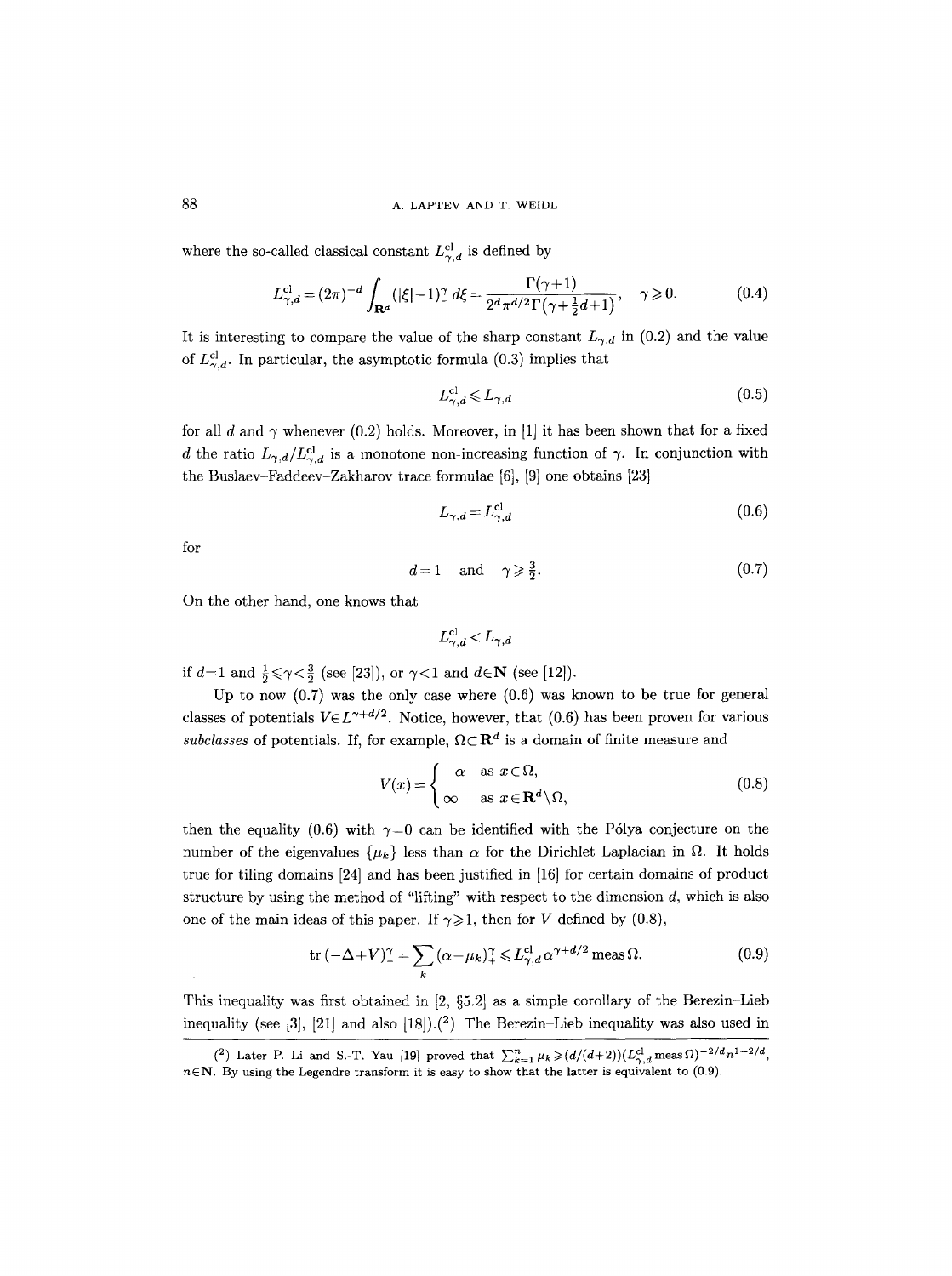[17] in order to improve the Lieb constant [20] in the CLR inequality for the subclass of Schrödinger operators whose potentials are equal to the characteristic functions of sets of finite measure.

Another example is given in [5], where the identity (0.6) with  $\gamma \geq 1$  and  $d \in \mathbb{N}$  has been verified for a class of quadratic potentials.

We note that, with the exception of  $(0.7)$ , the sharp value of  $L_{\gamma,d}$  has been recently found in [14], where it was proved that for  $d=1$  and  $\gamma=\frac{1}{2}$ 

$$
L_{1/2,1} = 2L_{1/2,1}^{\text{cl}} = \frac{1}{2}.
$$

In particular, in higher dimensions  $d\geqslant 2$  the sharp values of the constants  $L_{\gamma,d}$  have been unknown.

The main purpose of this paper is to verify (0.6) for any  $\gamma \geq \frac{3}{2}$ ,  $d \in \mathbb{N}$  and any  $V \in$  $L^{\gamma+d/2}(\mathbf{R}^d)$ .

In fact, this result is obtained for infinite-dimensional systems of Schrödinger equations. Let G be a separable Hilbert space, let  $1_G$  be the identity operator on G and consider

$$
-\Delta \otimes \mathbf{1}_{\mathbf{G}} + V(x), \quad x \in \mathbf{R}^d, \tag{0.10}
$$

in  $L^2(\mathbf{R}^d, \mathbf{G})$ . Here  $V(x)$  is a family of self-adjoint non-positive operators in  $\mathbf{G}$ , such that tr $V \in L^{\gamma+d/2}(\mathbf{R}^d)$ . Then we prove that

$$
\operatorname{tr}\left(-\Delta\otimes\mathbf{1}_{\mathbf{G}}+V(x)\right)^{\gamma}\leqslant L_{\gamma,d}^{\operatorname{cl}}\int_{\mathbf{R}^{d}}\operatorname{tr}V_{-}^{\gamma+d/2}(x)\,dx\tag{0.11}
$$

for all  $\gamma \geq \frac{3}{2}$  and  $d \geq 1$ . The inequality (0.11) can be extended to magnetic Schrödinger operators, and we apply it to the Pauli operator.

We shall first deduce (0.11) for  $d=1$ ,  $\gamma=\frac{3}{2}$  and  $\mathbf{G}=\mathbf{C}^n$  from the appropriate trace formula (1.61) for a finite system of one-dimensional Schrödinger operators. In the scalar case these trace identities are known as Buslaev-Faddeev-Zakharov formulae [6], [9]. The matrix case can be handled in a similar way as in the scalar case (see [9]). We give, however, rather complete proofs of the corresponding statements in  $\S1$ , since we were unable to find the necessary formula (1.61) in the numerous papers devoted to this subject.

Note that we discuss trace formulae only as a technical tool in order to establish bounds on the negative spectrum. We therefore develop the theory of trace identities only as far as it is necessary for our own purpose.

In §2 we extend the results of §1 to the Schrödinger operator in  $L^2(\mathbb{R}^1, \mathbb{G})$ . Applying a "lifting" argument with respect to dimension as used in [10] and [16], we obtain in  $\S$ 3 the main results of this paper.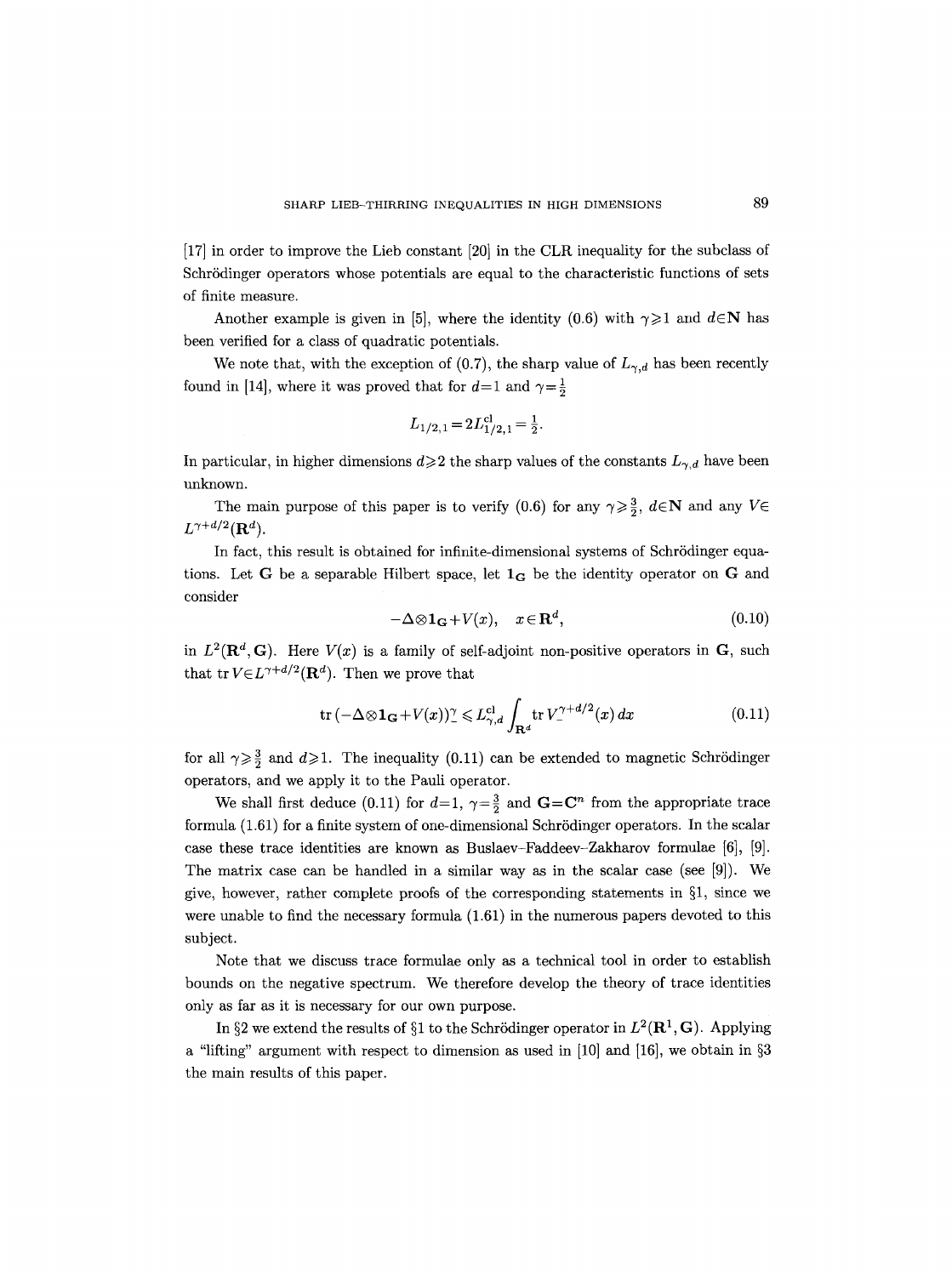Finally we would like to notice that the combination of the results of this paper and the equality  $L_{1/2,1}=\frac{1}{2}$  discovered in [14] has lead to new bounds on the Lieb-Thirring constants in [13], which improve the corresponding bound obtained in [4] and [22].

#### 1. Trace formulae for elliptic systems

1.1. *Jost functions*. Let  $\mathbf{0}$  and  $\mathbf{1}$  be the zero and the identity operator on  $\mathbf{C}^n$ . We consider the system of ordinary differential equations

$$
-\left(\frac{d^2}{dx^2}\otimes\mathbf{1}\right)y(x)+V(x)y(x)=k^2y(x),\quad x\in\mathbf{R},\tag{1.1}
$$

where  $V$  is a smooth, compactly supported (not necessarily sign-definite), Hermitianmatrix-valued function. Define

 $x_{\min} := \min \text{supp } V \quad \text{ and } \quad x_{\max} := \max \text{supp } V.$ 

Then for any  $k \in \mathbb{C} \setminus \{0\}$  there exist unique  $(n \times n)$ -matrix solutions  $F(x, k)$  and  $G(x, k)$ of the equations

$$
-F''_{xx}(x,k)+VF(x,k)=k^2F(x,k),
$$
\n(1.2)

$$
-G''_{xx}(x,k) + VG(x,k) = k^2 G(x,k),
$$
\n(1.3)

satisfying

$$
F(x,k) = e^{ikx}1 \qquad \text{as } x \geq x_{\text{max}},\tag{1.4}
$$

$$
G(x,k) = e^{-ikx} \mathbf{1} \quad \text{as } x \leq x_{\min}.\tag{1.5}
$$

If  $k \in \mathbb{C} \setminus \{0\}$ , then the pairs of matrices  $F(x, k)$ ,  $F(x, -k)$  and  $G(x, k)$ ,  $G(x, -k)$  form full systems of independent solutions of  $(1.1)$ . Hence the matrix  $F(x, k)$  can be expressed as a linear combination of  $G(x, k)$  and  $G(x, -k)$ ,

$$
F(x,k) = G(x,k)B(k) + G(x,-k)A(k)
$$
\n(1.6)

and vice versa

$$
G(x,k) = F(x,k)\beta(k) + F(x,-k)\alpha(k). \tag{1.7}
$$

1.2. Basic properties of the matrices  $A(k)$ ,  $B(k)$ ,  $\alpha(k)$  and  $\beta(k)$  for real k. Throughout this subsection we assume that  $k \in \mathbb{R} \setminus \{0\}$ . Consider the Wronskian-type matrix function

$$
W_1[F, G](x, k) = G^*(x, k) F'_x(x, k) - (G'_x(x, k))^* F(x, k).
$$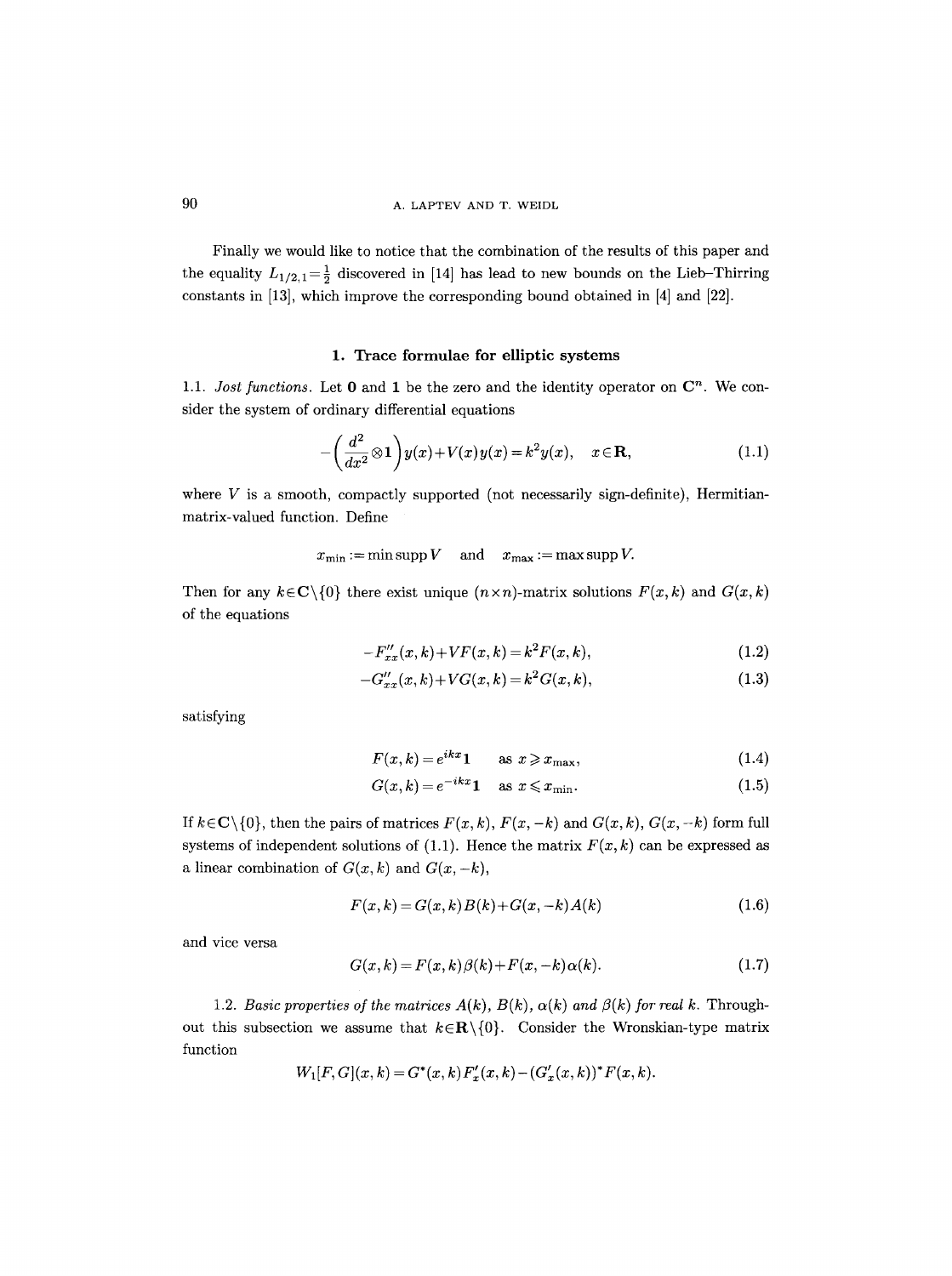Then by (1.2) and (1.3) for  $k \in \mathbb{R}$  we find that

$$
\frac{d}{dx}W_1[F,G](x,k) = G^*(x,k)F''_x(x,k) - (G''_x(x,k))^*F(x,k) = 0.
$$

Note that for  $x \leq x_{\text{min}}$  by (1.6) we have

$$
W_1[F, G](x, k) = [G^*(x, k)G'_x(x, k) - (G'_x(x, k))^* G(x, k)]B(k)
$$
  
+ [G^\*(x, k)G'\_x(x, -k) - (G'\_x(x, k))^\* G(x, -k)]A(k)  
= -2ikB(k),

while for  $x \geq x_{\text{max}}$  by (1.7) we find

$$
W_1[F, G](x, k) = \beta^*(k)[F^*(x, k) F'_x(x, k) - (F'_x(x, k))^* F(x, k)]
$$
  
+ 
$$
\alpha^*(k)[F^*(x, -k) F'_x(x, k) - (F'_x(x, -k))^* F(x, k)]
$$
  
= 
$$
2ik\beta^*(k).
$$

This allows us to conclude that

$$
\beta^*(k) = -B(k). \tag{1.8}
$$

Similarly, for the matrix-valued function

$$
W_2[F, G](x, k) = G^*(x, k) F'_x(x, -k) - (G'_x(x, k))^* F(x, -k)
$$

we have

$$
\frac{d}{dx}W_2[F,G](x,k)=\mathbf{0}
$$

and

$$
W_2[F, G](x, k) = -2ikA(-k) \quad \text{as } x \leq x_{\min},
$$
  

$$
W_2[F, G](x, k) = -2ik\alpha^*(k) \quad \text{as } x \geq x_{\max}.
$$

Thus,

$$
A(-k) = \alpha^*(k). \tag{1.9}
$$

Inserting  $(1.6)$  into  $(1.7)$  and making use of  $(1.8)$  and  $(1.9)$  we obtain

$$
G(x,k) = G(x,k)[B(k)\beta(k) + A(-k)\alpha(k)] + G(x,-k)[A(k)\beta(k) + B(-k)\alpha(k)], \quad (1.10)
$$

and thus

$$
A(-k)A^*(-k) - B(k)B^*(k) = 1,
$$
\n(1.11)

$$
B(-k)A^*(-k) - A(k)B^*(k) = 0.
$$
\n(1.12)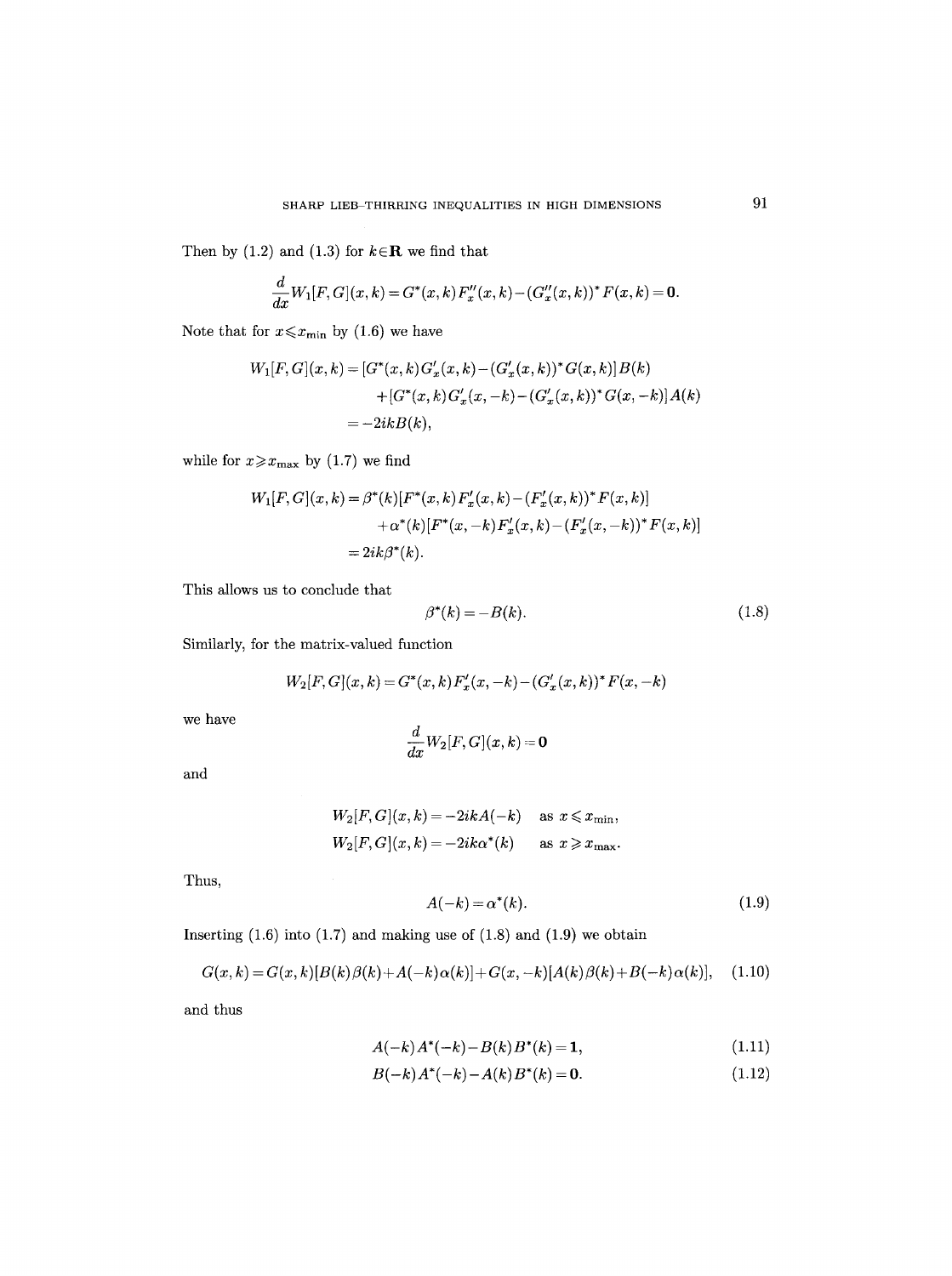In particular, this implies

$$
|\det A(k)|^2 = \det A(k) \det A^*(k) = \det(\mathbf{1} + B(-k)B^*(-k)) \ge 1
$$
 (1.13)

for all  $k \in \mathbf{R} \setminus \{0\}$ .

1.3. *Associated Volterra equations and auxiliary estimates.* Next we derive estimates for the fundamental solutions of (1.1) for  $\text{Im } k \geqslant 0$ . Note first that the matrices  $F(x, k)$ and  $G(x, k)$  are solutions of the integral equations

$$
F(x,k) = e^{ikx} \mathbf{1} - \int_{x}^{\infty} k^{-1} \sin k(x-t) V(t) F(t,k) dt,
$$
\n(1.14)

$$
G(x,k) = e^{-ikx} \mathbf{1} + \int_{-\infty}^{x} k^{-1} \sin k(x-t) V(t) G(t,k) dt.
$$
 (1.15)

Put

$$
H(x,k) = e^{-ikx} F(x,k) - 1.
$$

Obviously, this matrix-valued function satisfies

$$
H(x,k) = 0 \quad \text{for } x \geq x_{\text{max}} \tag{1.16}
$$

and

$$
H(x,k) = \int_{x}^{\infty} K(x,t,k) dt + \int_{x}^{\infty} K(x,t,k) H(t,k) dt,
$$
 (1.17)

where

$$
K(x,t,k) = \frac{e^{2ik(t-x)} - 1}{2ik} V(t).
$$
 (1.18)

Note that

$$
||K(x,t,k)|| \leqslant \frac{C_1(V,n)}{1+|k|} \tag{1.19}
$$

for all k with Im $k\geqslant 0$ , and all k with  $x_{\min}\leqslant x\leqslant t$ . Here and below  $\|\cdot\|$  denotes the norm of a matrix on  $\mathbb{C}^n$ .

Solving the Volterra equation (1.17) we obtain the convergent series

$$
H(x,k)=\sum_{m=1}^{\infty}\int\limits_{x\leqslant x_1\leqslant...\leqslant x_m}\prod_{l=1}^mK(x_{l-1},x_l,k)\,dx_1\ldots dx_m.
$$

From (1.19) we see that  $|H(x,k)| \leq C_2(V)$  for all  $x_{\min} \leq x \leq x_{\max}$ . Inserting this estimate back into  $(1.17)$ , we conclude that the inequality

$$
||H(x,k)|| \leqslant \frac{C_3(V,n)}{1+|k|} \tag{1.20}
$$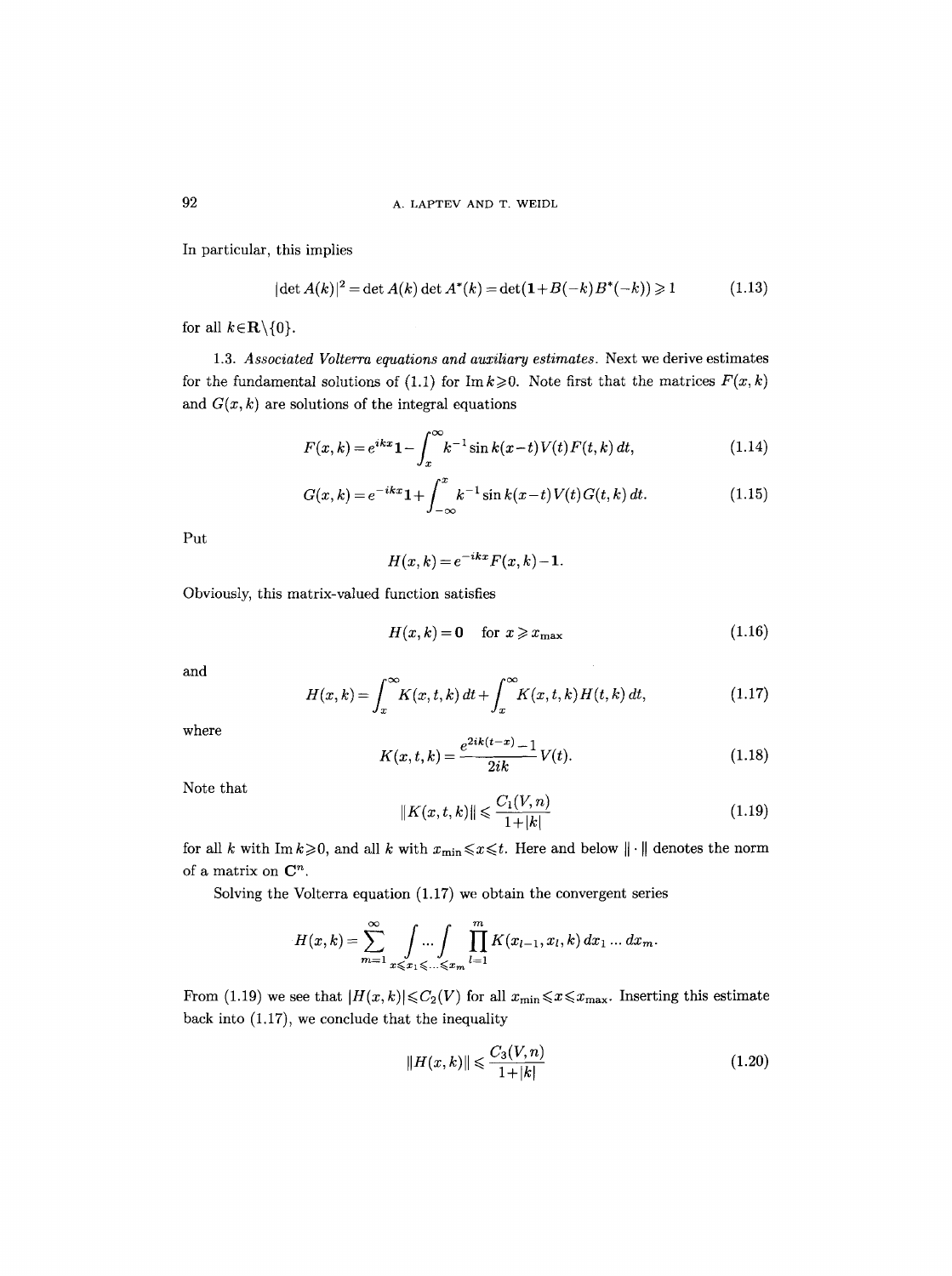holds for all x with  $x_{\min} \le x \le x_{\max}$ , and all k with  $\text{Im } k \ge 0$ .

*Remark* 1.1. If we assume that  $\text{Im } k \geq 0$  and  $|k| \geq 1$ , then (1.19) and therefore (1.20) holds true for all  $x \in \mathbb{R}$ .

It is not difficult to observe, that  $H(x, k)$  defined by (1.17) is smooth in

$$
(x,k)\in\mathbf{R}\times\{k\in\mathbf{C}: \text{Im }k\geqslant 0\}.
$$

In particular, if we differentiate (1.17) with respect to  $\bar{k}$  we find that

$$
\frac{\partial}{\partial \bar{k}} H(x,k) = \int_x^{\infty} K(x,t,k) \frac{\partial}{\partial \bar{k}} H(t,k) dt.
$$

Since  $\partial H(x,k)/\partial \bar{k}$  satisfies a homogeneous Volterra integral equation with the kernel (1.18), we obtain  $\partial H(x,k)/\partial \bar{k} \equiv 0$ , and thus all the entries of the matrix  $H(x,k)$  are analytic in  $k$  for  $\text{Im } k > 0$ .

1.4. *Further estimates on*  $A(k)$  *and*  $B(k)$ . If we rewrite (1.14) as

$$
F(x,k) = e^{ikx} \left[ 1 - \frac{1}{2ik} \int_x^{\infty} V(t) dt - \frac{1}{2ik} \int_x^{\infty} V(t) H(t,k) dt \right]
$$
  
+ 
$$
\frac{e^{-ikx}}{2ik} \left[ \int_x^{\infty} e^{2ikt} V(t) dt + \int_x^{\infty} e^{2ikt} V(t) H(t,k) dt \right],
$$
(1.21)

then the expressions in the brackets on the right-hand side do not depend on  $x$  for  $x \leq x_{\text{min}}$ . Comparing (1.21) with (1.6) we see that

$$
A(k) = 1 - \frac{1}{2ik} \int_{-\infty}^{+\infty} V(t) dt - \frac{1}{2ik} \int_{-\infty}^{+\infty} V(t) H(t, k) dt,
$$
 (1.22)

$$
B(k) = \frac{1}{2ik} \int_{-\infty}^{+\infty} e^{2ikt} V(t) dt + \frac{1}{2ik} \int_{-\infty}^{+\infty} e^{2ikt} V(t) H(t, k) dt.
$$
 (1.23)

For sufficiently large  $|k| > C$  the smoothness of V and (1.20) imply

$$
\left\| A(k) - 1 + \frac{1}{2ik} \int_{-\infty}^{+\infty} V(t) dt \right\| \leq C_4(V, n) |k|^{-2}, \quad \text{Im } k \geq 0,
$$
 (1.24)

$$
||B(k)|| \leq C_5(V,n)|k|^{-2}, \quad k \in \mathbf{R}.\tag{1.25}
$$

In  $\S1.6$  we shall see that  $(1.25)$  can be improved so that

$$
B(k) = O(|k|^{-m}) \quad \text{for all } m \in \mathbb{N} \quad \text{as } k \to \pm \infty. \tag{1.26}
$$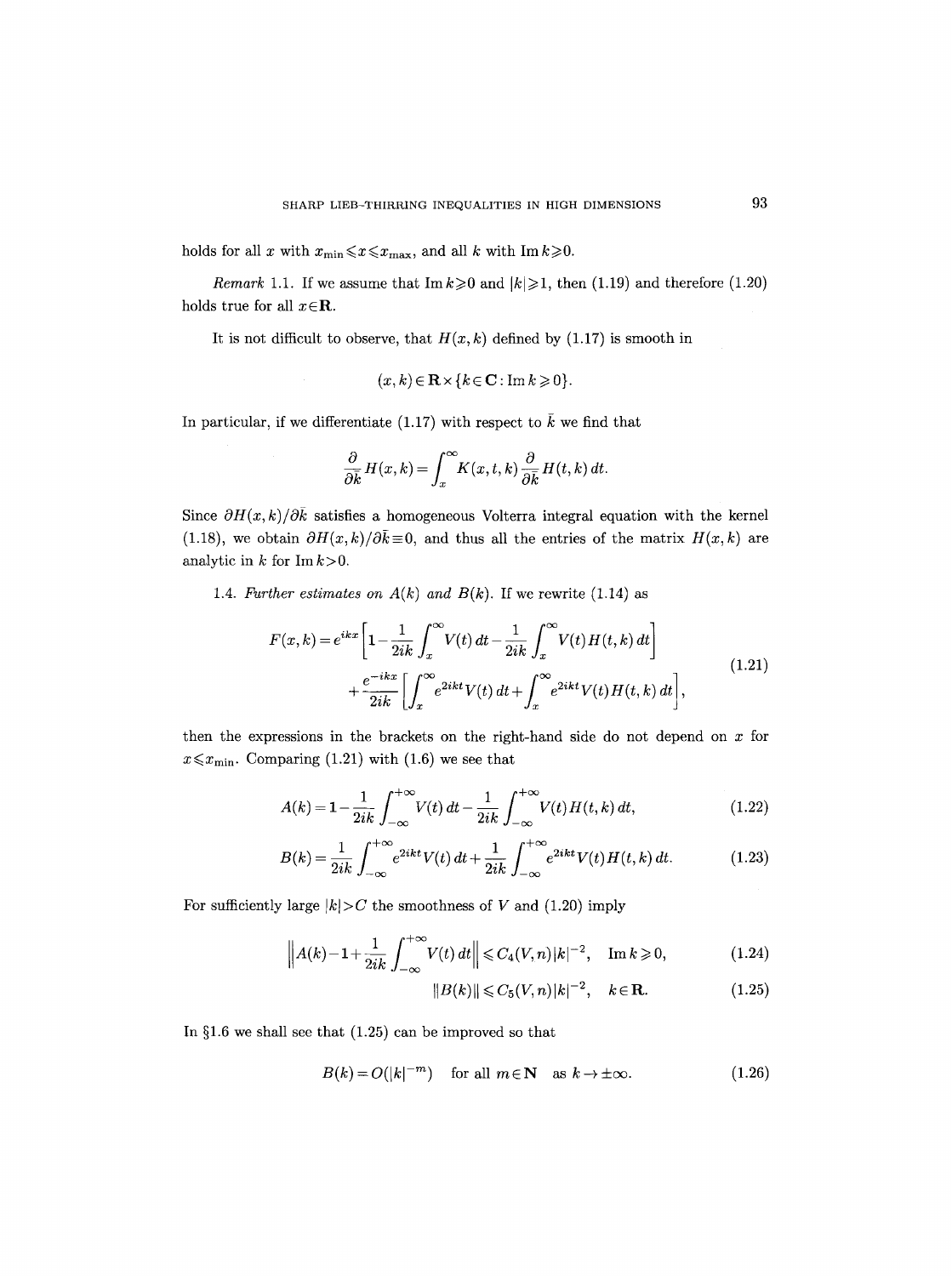1.5. *The matrix A(k) for Imk* $\geq 0$ . First note that all entries of the matrix  $A(k)$  are analytic in k for Im  $k>0$ , and continuous for Im  $k\geqslant 0$ ,  $k\neq 0$ . This follows from (1.22) and the analyticity of  $H(x, k)$ . Fixing a sufficiently small  $\varepsilon > 0$ , and using (1.22) and (1.20), we obtain

$$
||A(k)|| \leq C_6|k|^{-1} \quad \text{as } |k| < \varepsilon, \text{ Im } k \geqslant 0. \tag{1.27}
$$

Moreover, all the entries of  $A(k)$ , and thus the function det  $A(k)$ , are analytic for Im  $k>0$ , and continuous for Im $k\geq 0$ ,  $k\neq 0$ . Near the point  $k=0$  we find

$$
|\det A(k)| \leqslant C_7 |k|^{-n} \quad \text{as } |k| < \varepsilon, \text{ Im } k \geqslant 0. \tag{1.28}
$$

Next let us describe the connection between the function  $\det A(k)$  and the spectral properties of the self-adjoint problem (1.1) on  $L^2(\mathbf{R}, \mathbf{C}^n)$ . Our assumptions on the matrix potential  $V$  imply that the operator on the left-hand side of  $(1.1)$  has a discrete negative spectrum which consists of finitely many negative eigenvalues  $\lambda_l = (i \varkappa_l)^2$ ,  $\varkappa_l > 0$ , of finite multiplicities  $m_l$ . Obviously a solution  $y(x)$  of (1.1) with  $k=i\kappa_l$  belongs to  $L^2(\mathbf{R}, \mathbf{C}^n)$  if and only if

$$
y(x) = G(x, i\varkappa_l)e_y^G \quad \text{as } x \leq x_{\min},
$$
  

$$
y(x) = F(x, i\varkappa_l)e_y^F \quad \text{as } x \geq x_{\max},
$$

for some non-trivial vectors  $e_G, e_F \in \mathbb{C}^n$ . Linear independent solutions  $y_1, ..., y_{m_l}$  define linear independent vectors  $e_{y_1}^G, ..., e_{y_{m_l}}^G$  and  $e_{y_1}^F, ..., e_{y_{m_l}}^F$ , respectively. In view of (1.6) we conclude that

$$
\dim \ker A(i\mathcal{H}) = m_l. \tag{1.29}
$$

If we select an orthonormal basis in  $\mathbb{C}^n$  such that the first  $m_l$  elements belong to ker  $A(i\kappa_l)$ , we find that the first  $m_l$  rows of  $A(k)$  vanish as  $k\rightarrow i\kappa_l$ . Since det  $A(k)$ does not depend on the choice of the orthonormal basis, and all entries of  $A(k)$  are analytic, the function det *A(k)* has a zero of order

$$
m_l' \geqslant m_l \tag{1.30}
$$

at  $k=i\kappa_l$ ,  $\kappa_l>0$ . Moreover, if  $\lambda=k^2$ , Im  $k>0$ , is not an eigenvalue of the problem (1.1), then det  $A(k) \neq 0$ .

In the remaining part of this subsection we prove that

$$
m'_l = m_l. \tag{1.31}
$$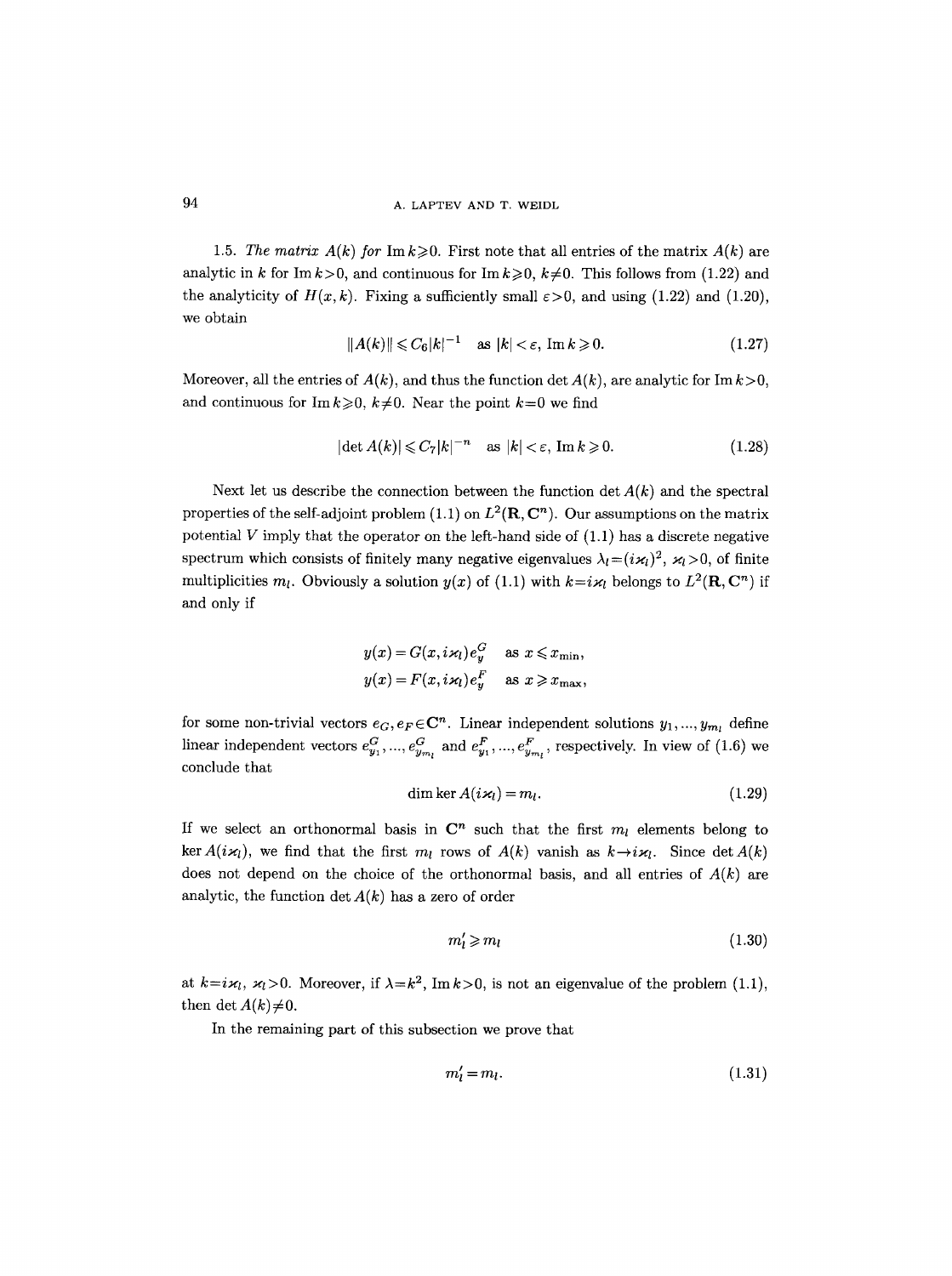Let  $g(x, y, k)$  be the Green function of the problem (1.1). If  $k^2 < 0$ , Im $k > 0$  and det  $A(k) \neq 0$  it can be written as

$$
g(x,y,k) = \begin{cases} G(x,k)Z^-(y,k) & \text{as } y > x, \\ -F(x,k)Z^+(y,k) & \text{as } y < x. \end{cases}
$$

Here  $Z^+(y, k)$  and  $Z^-(y, k)$  are  $(n \times n)$ -matrices, which are chosen such that

$$
\lim_{x=y-0}g(x,y;k)=\lim_{x=y+0}g(x,y;k),
$$
  

$$
\lim_{x=y-0}g'_x(x,y;k)=\lim_{x=y+0}g'_x(x,y;k)+1.
$$

These equations turn into

$$
W(y,k)\begin{pmatrix} Z^-(y,k) \\ Z^+(y,k) \end{pmatrix} = \begin{pmatrix} \mathbf{0} \\ \mathbf{1} \end{pmatrix}, \quad W(y,k) = \begin{pmatrix} G(y,k) & F(y,k) \\ G'_y(y,k) & F'_y(y,k) \end{pmatrix}.
$$
 (1.32)

Since  $\partial \det W / \partial y = 0$ , the determinant of W is a constant with respect to y. If y with  $y \lt x_{\min}$ , Imk>0, then in view of (1.6) and (1.5) we have

$$
W(y,k) = \begin{pmatrix} e^{-iky}\mathbf{1} & e^{-iky}B(k) + e^{iky}A(k) \\ -ike^{-iky}\mathbf{1} & -ike^{-iky}B(k) + ike^{iky}A(k) \end{pmatrix}.
$$
 (1.33)

Hence

$$
\det W = (2ik)^n \det A(k),
$$

and W is invertible if and only if  $\det A(k) \neq 0$ . From (1.33) we see then that for  $y \lt x_{\min}$ the entries *Xij* of

$$
W^{-1}(y,k) = \begin{pmatrix} X_{11}(y,k) & X_{12}(y,k) \\ X_{21}(y,k) & X_{22}(y,k) \end{pmatrix}
$$
 (1.34)

satisfy

 $\mathcal{A}^{\mathcal{A}}$ 

$$
e^{-iky}X_{21} - ike^{-iky}X_{22} = 0,
$$
  

$$
e^{-iky}(X_{21} - ikX_{22})B(k) + e^{iky}(X_{21} + ikX_{22})A(k) = 1.
$$

This gives  $X_{21}(y,k)=ikX_{22}(y,k)$  and thus

$$
X_{22}(y,k) = (2ik)^{-1}e^{-iky}A^{-1}(k).
$$

In view of (1.32) and (1.34) we obtain  $Z^+(y, k)=X_{22}(y, k)$  and finally conclude that

$$
g(x, y, k) = -(2ik)^{-1}A^{-1}(k)e^{ik(x-y)} \quad \text{as } y < x_{\min} < x_{\max} < x. \tag{1.35}
$$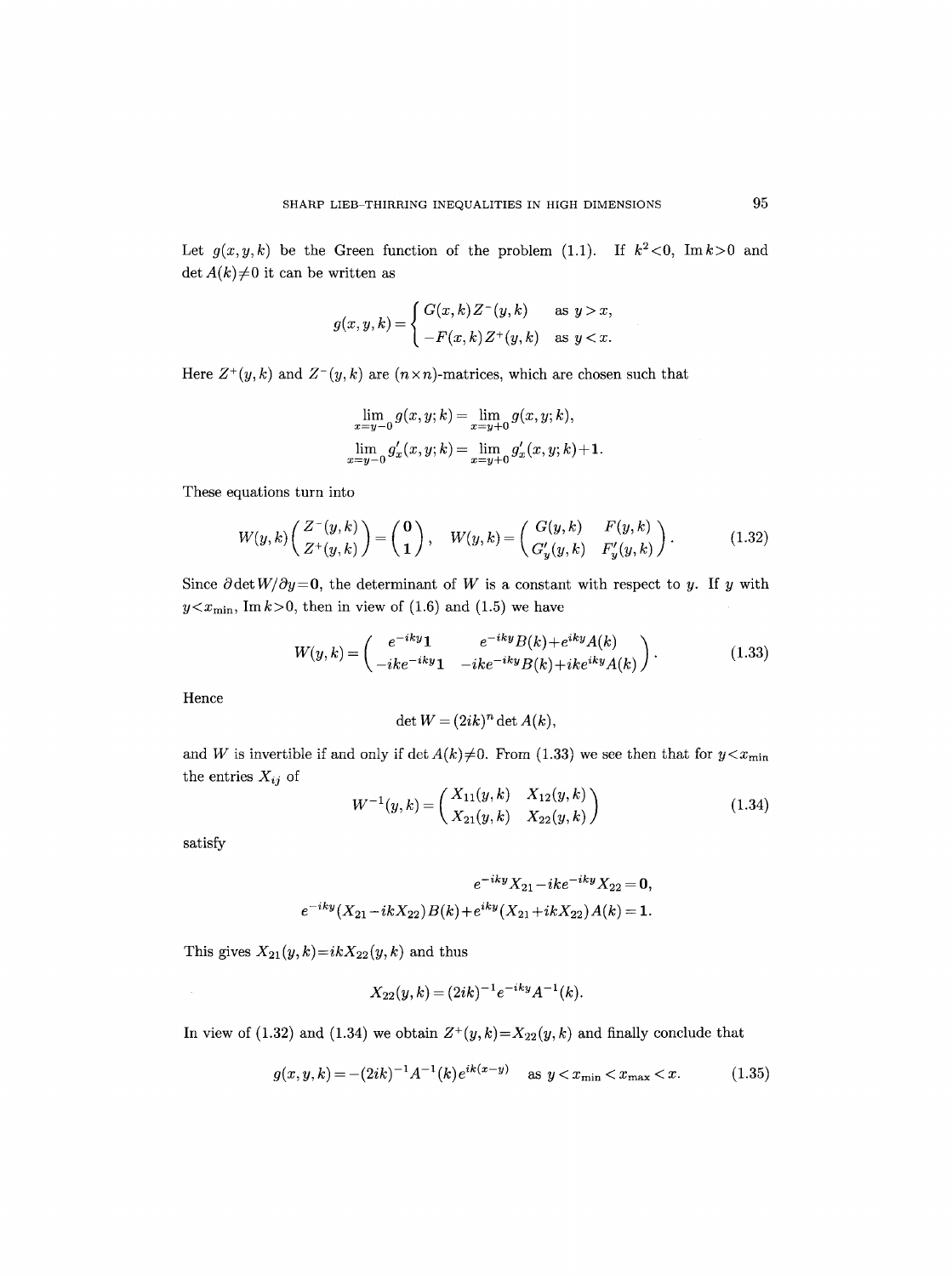If k is in a sufficiently small neighbourhood of  $i\kappa_l$ , the Green function  $g(x, y, k)$  can be written as

$$
g(x, y, k) = \frac{\sum_{r=1}^{m_l} \psi_r(x) \overline{\psi_r(y)}}{(k - i\varkappa_l)(k + i\varkappa_l)} + g_l(x, y, k).
$$

Here  $g_l(x, y, k)$  is locally bounded and  $\{\psi_r\}_{r=1}^{m_l}$  forms an orthonormal eigenbasis corresponding to the eigenvalue  $\lambda_l = -\varkappa_l^2$ . Hence,

det 
$$
X_{22}(y, k) = (2ik)^{-n}e^{-inky}
$$
 det  $A^{-1}(k)$   
=  $(-1)^{n}e^{-inkx}$  det  $g(x, y, k) = O(|k - i \varkappa_{l}|^{-m_{l}})$ 

as  $k \rightarrow i \varkappa_l$ . This implies that det  $A(k)$  has a zero of order

$$
m'_l \! \leqslant \! m_l
$$

at  $k=i\mathcal{H}$ . Finally, the last inequality and (1.5) imply (1.31).

1.6. *The matrix function*  $T(x, k)$ . Consider the matrix function

$$
T(x,k) = 1 + H(x,k) = 1 + \int_{x}^{\infty} K(x,t,k)T(t,k) dt.
$$
 (1.36)

According to  $\S1.3$  the matrix-valued function  $T(x, k)$  is smooth and uniformly bounded for

$$
(x,k) \in \mathbb{R} \times \{k \in \mathbb{C} : \text{Im } k \geqslant 0 \text{ and } |k| \geqslant 1\}.
$$

Obviously  $T(x,k)=1$  for  $x \ge x_{\text{max}}$ . Integrating by parts in (1.36) and using (1.18) we obtain

$$
\frac{d^{l}}{dx^{l}}T(x,k) = -\int_{x}^{\infty} e^{2ik(t-x)} \frac{d^{l-1}}{dt^{l-1}} (V(t)T(t,k)) dt
$$
\n(1.37)

for all  $l \in \mathbb{N}$ . Since supp  $V \subseteq [x_{\min}, x_{\max}]$  we find

$$
t^{l}T(x,k)/dx^{l} = \mathbf{0} \qquad \qquad \text{as } x_{\max} \leqslant x,\tag{1.38}
$$

$$
d^{l}T(x,k)/dx^{l} = \mathbf{0}
$$
 as  $x_{\text{max}} \leq x$ , (1.38)  

$$
||d^{l}T(x,k)/dx^{l}|| \leq C_{8}
$$
 as  $x_{\text{min}} \leq x \leq x_{\text{max}}$ , (1.39)

$$
||d^l T(x,k)/dx^l|| \leq C_9 e^{2(x-x_{\min}) \operatorname{Im} k} \quad \text{as } x \leq x_{\min},\tag{1.40}
$$

for all k with  $\text{Im } k \geq 0$  and  $|k| \geq 1$ . The constants  $C_8$  and  $C_9$  depend only upon V, n and l. If we integrate the right-hand side of (1.37) by parts, then (1.39) and (1.40) imply

$$
||d^{t}T(x,k)/dx^{t}|| \leq \frac{C_{10}}{1+|k|} \qquad \qquad \text{as } x_{\min} \leq x \leq x_{\max}, \tag{1.41}
$$

$$
||d^{l}T(x,k)/dx^{l}|| \leq \frac{C_{11}}{1+|k|}e^{2(x-x_{\min})\operatorname{Im}k} \quad \text{as } x \leq x_{\min},
$$
 (1.42)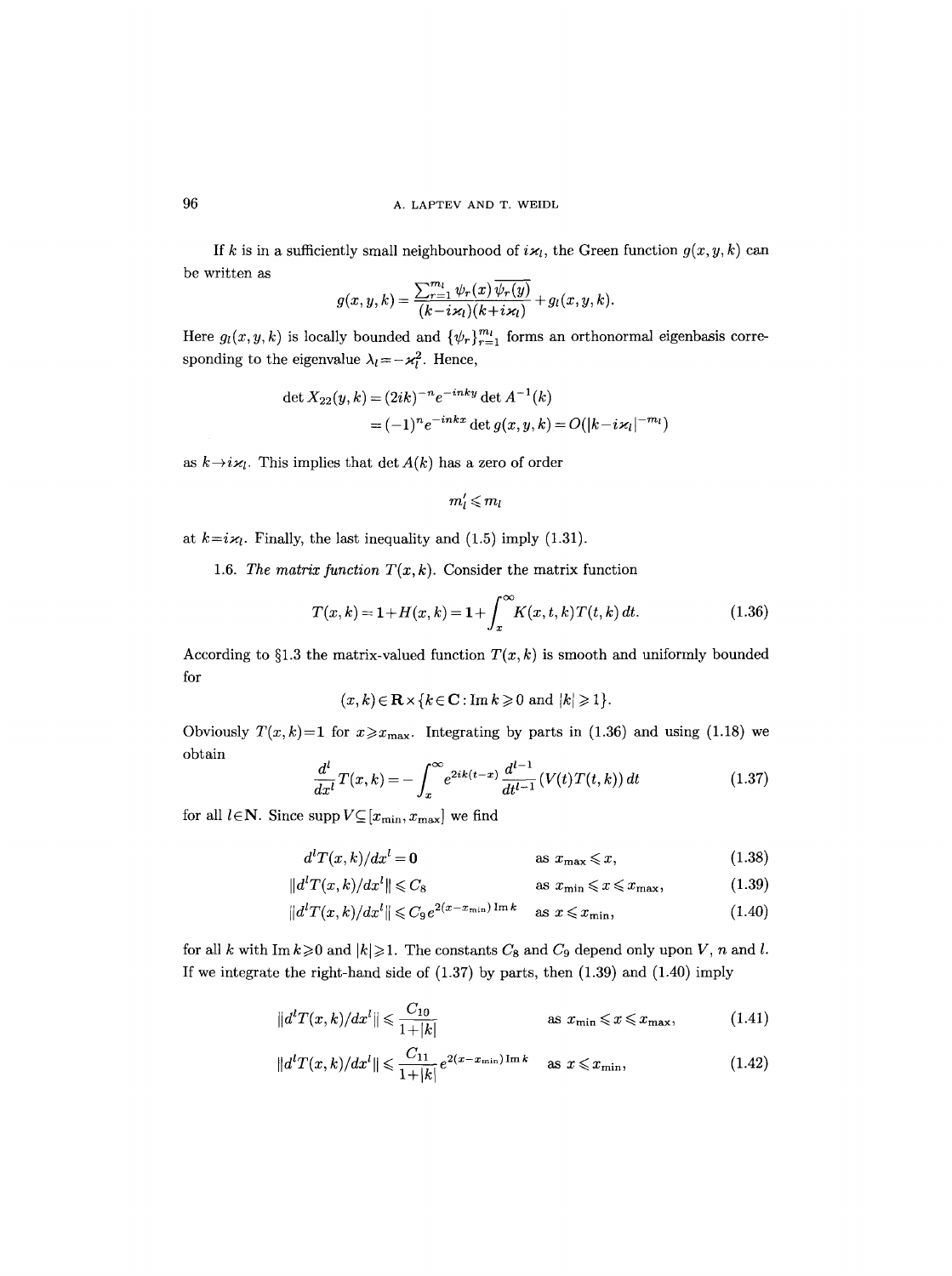for all k with  $\text{Im } k \geq 0$  and  $|k|\geq 1$ . The constants  $C_{10}$  and  $C_{11}$  depend only upon V, n and  $l$ .

In a similar way, integrating by parts in (1.37), we obtain the asymptotical decompositions

$$
\frac{d^{l}}{dx^{l}}T(x,k) = -\int_{x}^{\infty} e^{2ik(t-x)} \frac{d^{l-1}}{dt^{l-1}} (V(t)T(t,k)) dt
$$
\n
$$
= \left\{ \sum_{r=1}^{q} \frac{(-1)^{r+1}}{(2ik)^{r}} \cdot \frac{d^{r+l-2}}{dx^{r+l-2}} \right\} (V(x)T(x,k))
$$
\n
$$
+ (-1)^{q+1} \int_{x}^{\infty} \frac{e^{2ik(t-x)}}{(2ik)^{q}} \cdot \frac{d^{q+l-1}}{dt^{q+l-1}} (V(t)T(t,k)) dt
$$
\n
$$
= \left\{ \sum_{r=1}^{q-1} \frac{(-1)^{r+1}}{(2ik)^{r}} \cdot \frac{d^{r+l-2}}{dx^{r+l-2}} \right\} (V(x)T(x,k)) + R_{q,l}(x,k)
$$
\n(1.43)

as  $|k| \geq 1$ , Im  $k > 0$ . Here

$$
R_{q,l}(x,k) = \mathbf{0} \qquad \qquad \text{as } x_{\max} \leq x, \tag{1.44}
$$

$$
||R_{q,l}(x,k)|| \leq \frac{C_{12}}{(1+|k|)^q} \qquad \text{as } x_{\min} \leq x \leq x_{\max}, \tag{1.45}
$$

$$
||R_{q,l}(x,k)|| \leq \frac{C_{13}}{(1+|k|)^q} e^{2(x-x_{\min})\operatorname{Im}k} \quad \text{as } x \leq x_{\min}.
$$
 (1.46)

The constants  $C_{12}$  and  $C_{13}$  depend upon V, n, l and q.

Since  $d^lH/dx^l = d^lT/dx^l$  for all  $l \in \mathbb{N}$ , integration by parts in (1.23) and the inequalities (1.38), (1.41) and (1.42) give (1.26).

1.7. *The matrix function*  $\sigma(x, k)$ . By using (1.6), (1.20) and Remark 1.1 for sufficiently large |k|, Imk $\geqslant$ 0, the matrix  $T(x, k)=1+H(x, k)$  is invertible for all  $x \in \mathbb{R}$  and

$$
||T^{-1}(x,k)|| \le C_{14} \quad \text{for all } x \in \mathbf{R}, \, |k| > C_{15}, \, \operatorname{Im} k \ge 0,\tag{1.47}
$$

with sufficiently large constants  $C_{14}=C_{14}(V,n)$  and  $C_{15}=C_{15}(V,n)$ . Hence, for sufficiently large  $|k|$  with Im  $k \geq 0$  the matrix function

$$
\sigma(x,k) = \left[\frac{d}{dx}T(x,k)\right]T^{-1}(x,k)
$$
\n(1.48)

is well defined for all  $x \in \mathbb{R}$ . Liouville's formula

$$
\frac{d}{dx}(\ln \det T(x,k)) = \text{tr}\left\{ \left[ \frac{d}{dx} T(x,k) \right] T^{-1}(x,k) \right\}
$$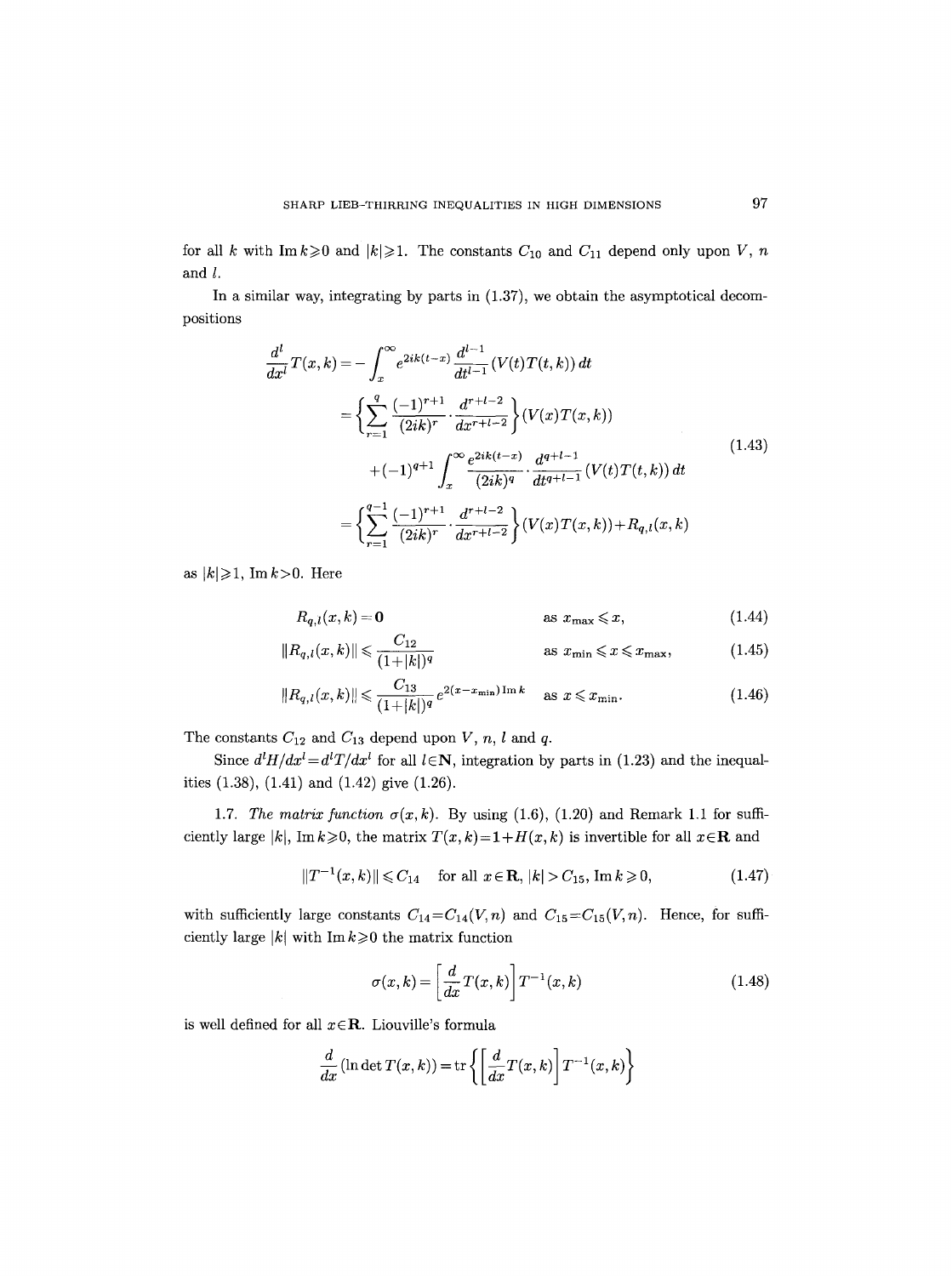98 A. LAPTEV AND T. WEIDL

implies

$$
\frac{d}{dx}(\ln \det e^{-ikx}F(x,k)) = \text{tr}\,\sigma(x,k).
$$

Since  $e^{-ikx}F(x,k)=1$  as  $x \ge x_{\text{max}}$  and

$$
e^{-ikx}F(x,k) = e^{-2ikx}B(k) + A(k) = A(k) + o(1)
$$

as  $x \rightarrow -\infty$ , Im  $k \geq \varepsilon > 0$ , we finally conclude that

$$
\ln \det A(k) = -\int_{-\infty}^{+\infty} \operatorname{tr} \sigma(x, k) \, dx, \quad |k| \geqslant C_{15}, \operatorname{Im} k \geqslant \varepsilon > 0. \tag{1.49}
$$

*Remark* 1.2. Formula (1.49) is a matrix version of the corresponding well-known identity for scalar Schrödinger operators (see e.g. §3 in [9]).

1.8. *The asymptotical decomposition of*  $\sigma(x, k)$ . Next we shall develop  $\sigma(x, k)$  into an asymptotical series with respect to the inverse powers of  $k$ . For the sake of future references we compute the first three terms, although we only need the second one in this paper.

If we apply (1.43) with  $q=2, l=1$  we find that

$$
\sigma = \frac{1}{2ik}V + Q_2, \quad Q_2 = R_{2,1}T^{-1}, \tag{1.50}
$$

while (1.43) with  $q=4$ ,  $l=1$  gives

$$
\sigma = \frac{1}{(2ik)^3} \left\{ \frac{d^2V}{dx^2} + 2\frac{dV}{dx}\sigma + V\frac{d^2T}{dx^2}T^{-1} \right\}
$$
  

$$
-\frac{1}{(2ik)^2} \left\{ \frac{dV}{dx} + V\sigma \right\} + \frac{1}{2ik}V + R_{4,1}T^{-1}.
$$
 (1.51)

Inserting (1.50) into (1.51) we obtain

$$
\sigma = \frac{1}{2ik}V - \frac{1}{(2ik)^2} \cdot \frac{dV}{dx} - \frac{1}{(2ik)^3} \left\{ V^2 - \frac{d^2V}{dx^2} \right\} + Q_4.
$$
 (1.52)

Finally, if we insert in a similar way (1.52) and (1.43) with  $l=2$ ,  $q=3$  as well as  $l=3$ ,  $q=2$ into (1.43) with  $l=1$  and  $q=6$ , we arrive at

$$
\sigma = (2ik)^{-1}V - (2ik)^{-2}\frac{dV}{dx} + (2ik)^{-3}\left\{\frac{d^2V}{dx^2} - V^2\right\}
$$

$$
- (2ik)^{-4}\left\{\frac{d^3V}{dx^3} - 2\frac{dV^2}{dx}\right\}
$$

$$
+ (2ik)^{-5}\left\{\frac{d^4V}{dx^4} - 3\frac{d^2V^2}{dx^2} + \left(\frac{dV}{dx}\right)^2 + 2V^3\right\} + Q_6.
$$

$$
(1.53)
$$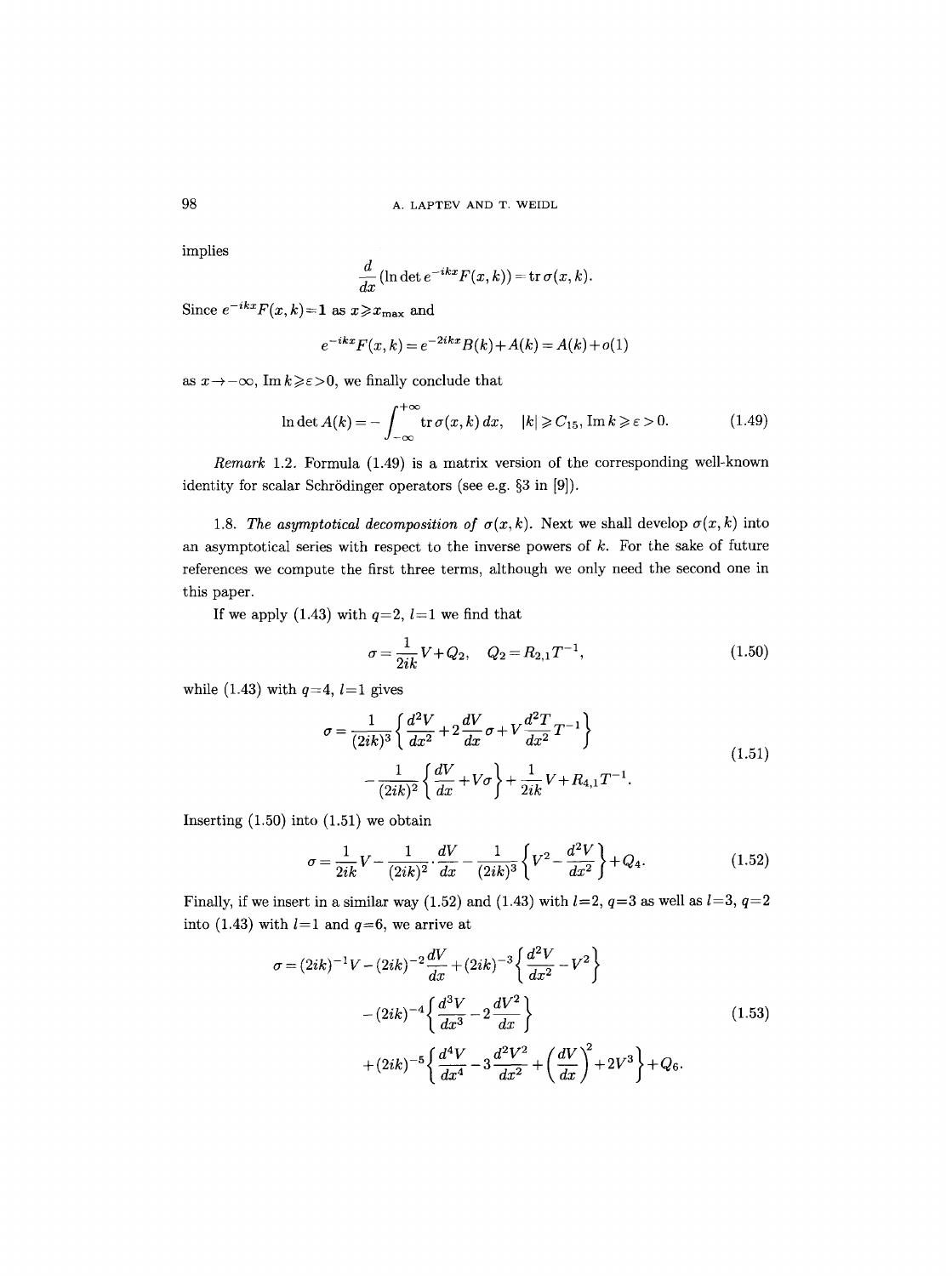As well as  $R_{q,l}$  the terms  $Q_2$ ,  $Q_4$  and  $Q_6$  satisfy the inequalities of the type  $(1.44)$ – $(1.46)$ with  $q=2$ ,  $q=4$  and  $q=6$ , respectively. Then we conclude that

$$
\int_{-\infty}^{+\infty} \operatorname{tr} Q_q(x,k) \, dx = O(|k|^{-q}), \quad q = 2, 4, 6,
$$

as  $|k| \rightarrow \infty$  with Im  $k \geq \varepsilon > 0$ , and thus

$$
\int_{-\infty}^{+\infty} \text{tr}\,\sigma(x,k) \, dx = \frac{1}{2ik} \int_{-\infty}^{+\infty} \text{tr}\,V \, dx - \frac{1}{(2ik)^3} \int_{-\infty}^{+\infty} \text{tr}\,V^2 \, dx + \frac{1}{(2ik)^5} \int_{-\infty}^{+\infty} \left[2 \,\text{tr}\,V^3 + \text{tr}\left(\frac{dV}{dx}\right)^2\right] dx + O(|k|^{-6})
$$
\n(1.54)

as  $|k| \to \infty$  with  $\text{Im } k \geq \varepsilon > 0$ .

*1.9. The dispersion formula.* Let

$$
\{\lambda_l\}_{l=1}^N = \{ (i\varkappa_l)^2 \}_{l=1}^N, \quad \varkappa_l > 0,
$$

be the finite set of the negative eigenvalues of (1.1). Each eigenvalue occurs in this set only once. Let  $m_l$  be the order of zero of det  $A(k)$  at the point  $k=i\kappa_l$ , which by §1.5 equals the multiplicity of the corresponding eigenvalue. Then the arguments in  $\S1.5$ imply that the function

$$
M(k) = \ln\left\{\det A(k) \prod_{l=1}^{N} \left(\frac{k+i\varkappa_l}{k-i\varkappa_l}\right)^{m_l}\right\}
$$
 (1.55)

is analytic for Im  $k>0$  and continuous up to the boundary except  $k=0$ , where it has at most a logarithmic singularity. Moreover, the inequality (1.24) gives

$$
|M(k)|\!\leqslant\!C_{2}(V)|k|^{-1}
$$

for all sufficiently large  $|k| > C$ , Im  $k \ge 0$ . Hence, by applying Cauchy's formula for large semi-circles in the upper half-plane we obtain

$$
\int_{-\infty}^{+\infty} \frac{M(z) dz}{z-k} = 2\pi i M(k), \quad \int_{-\infty}^{+\infty} \frac{M(z) dz}{z - \bar{k}} = 0
$$

for arbitrary k with  $\text{Im } k > 0$ . This implies

 $\bar{z}$ 

$$
M(k) = \frac{1}{\pi i} \int_{-\infty}^{+\infty} \frac{\text{Re } M(z)}{z - k} dz,
$$
 (1.56)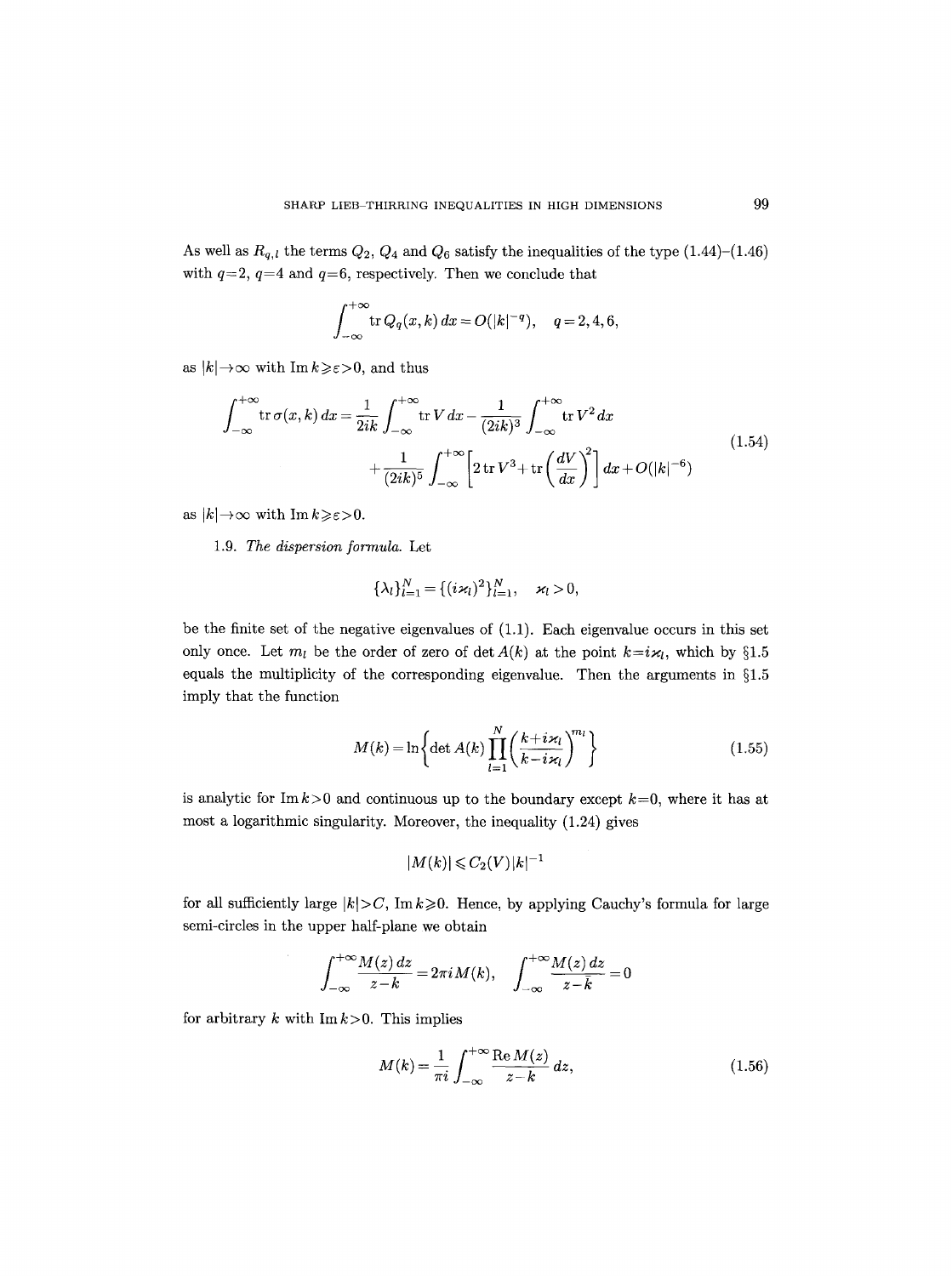which by (1.55) is equivalent to

$$
\ln \det A(k) = \frac{1}{\pi i} \int_{-\infty}^{+\infty} \frac{\ln |\det A(z)| dz}{z - k} + \sum_{l=1}^{N} m_l \ln \frac{k - i\varkappa_l}{k + i\varkappa_l}
$$
(1.57)

for all k with  $\text{Im } k > 0$ .

1.10. *Trace formulae for elliptic systems.* Note that

$$
\sum_{l=1}^{N} m_l \ln \frac{k - i \varkappa_l}{k + i \varkappa_l} = \frac{2}{ik} \sum_{l=1}^{N} m_l \varkappa_l - \frac{2}{3ik^3} \sum_{l=1}^{N} m_l \varkappa_l^3 + \frac{2}{5ik^5} \sum_{l=1}^{N} m_l \varkappa_l^5 + O(|k|^{-6})
$$
\n(1.58)

as  $|k| \to \infty$ , Im $k \geq \varepsilon > 0$ . On the other hand, from (1.13) and (1.26) we have

$$
\ln |\det A(z)| = 2^{-1} \ln |\det(\mathbf{1} + B(-z)B^*(-z))| = O(|z|^{-m}), \quad z \in \mathbf{R},
$$

as  $|z| \rightarrow \infty$ , for all  $m \in \mathbb{N}$ . Hence, the integral in (1.57) permits the asymptotical decomposition

$$
\int_{-\infty}^{+\infty} \frac{\ln|\det A(z)| \, dz}{z - k} = -\sum_{j=0}^{m} \frac{I_j}{k^{j+1}} + O(|k|^{m+1}),
$$
\n
$$
I_j = \int_{-\infty}^{+\infty} z^j \ln|\det A(z)| \, dz
$$
\n(1.59)

as  $|k| \rightarrow \infty$ , Im $k \geq \varepsilon > 0$ .

Combining  $(1.58)$ ,  $(1.59)$  with  $m=5$  and  $(1.54)$  we obtain

$$
\frac{1}{4} \int \text{tr} \, V \, dx = \frac{I_0}{2\pi} - \sum_{l=1}^{N} m_l \, \varkappa_l, \tag{1.60}
$$

$$
\frac{3}{16} \int \text{tr} \, V^2 \, dx = \frac{3I_2}{2\pi} + \sum_{l=1}^{N} m_l \, \varkappa_l^3,\tag{1.61}
$$

$$
\frac{5}{32} \int \text{tr} \, V^3 \, dx + \frac{5}{64} \int \text{tr} \left( \frac{dV}{dx} \right)^2 dx = \frac{5I_4}{2\pi} - \sum_{l=1}^N m_l \, \varkappa_l^5. \tag{1.62}
$$

Finally we remark that in view of (1.13)

$$
I_j \geqslant 0 \tag{1.63}
$$

for all even, non-negative integers  $j$ .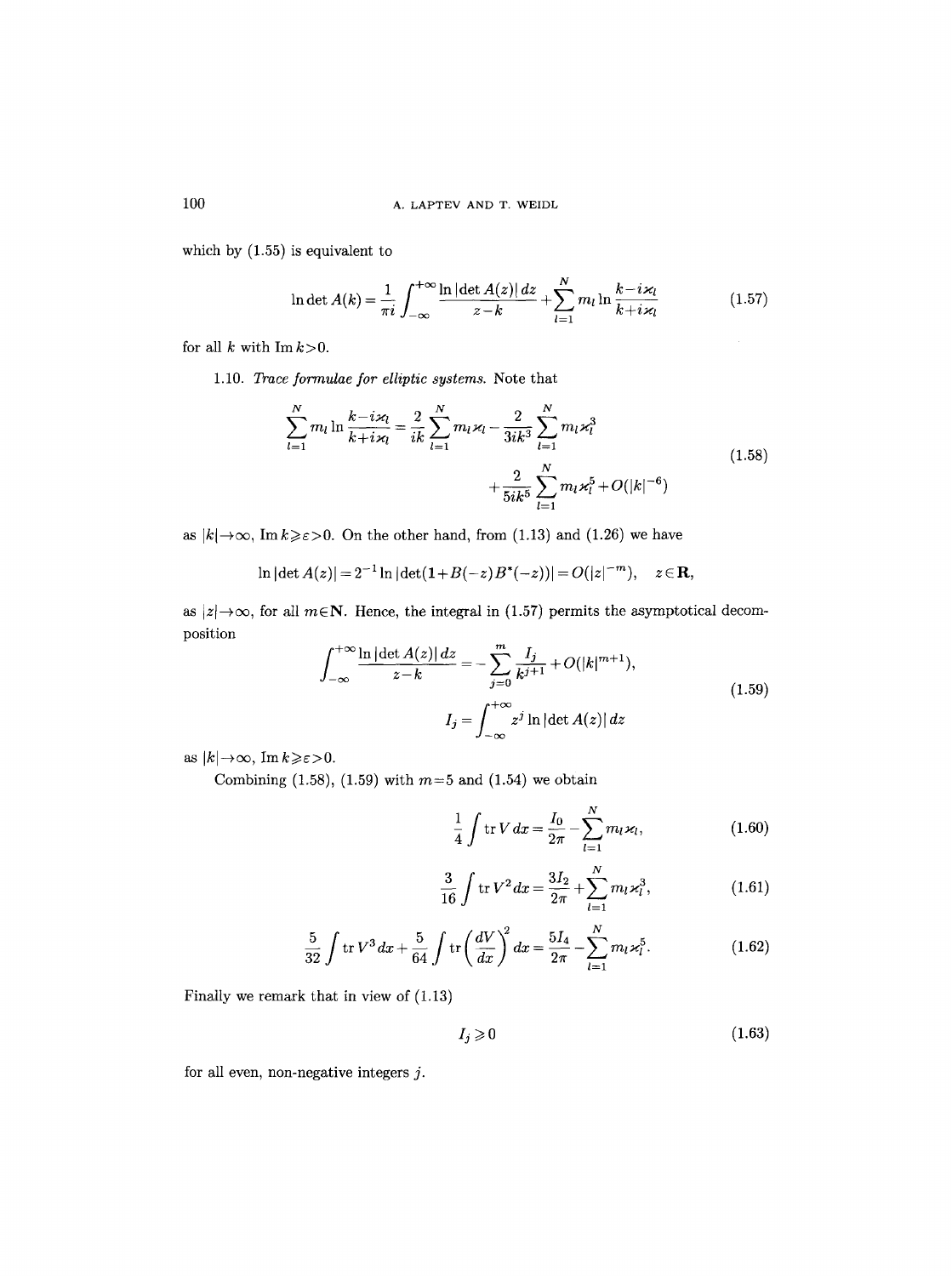## 2. Sharp Lieb-Thirring inequalities for second-order one-dimensional Schrödinger-type systems

*2.1. A Lieb-Thirring estimate for finite systems.* Let us first consider the operator on the left-hand side of (1.1) in  $L^2(\mathbf{R}, \mathbf{C}^n)$  for some smooth, compactly supported, Hermitianmatrix potential  $V$ . Preserving the notation of the previous section the bounds  $(1.61)$ and (1.63) imply

$$
\operatorname{tr}\left(-\frac{d^2}{dx^2}\otimes 1 + V(x)\right)^{3/2} = \sum_l m_l \varkappa_l^3 \leq \frac{3}{16} \int \operatorname{tr} V^2(x) \, dx. \tag{2.1}
$$

By continuity (2.1) extends to all Hermitian-matrix potentials, for which  $\text{tr }V^2$  is integrable. Finally, a standard variational argument allows one to replace  $V$  by its negative part  $V_{-}$ :

$$
\operatorname{tr}\left(-\frac{d^2}{dx^2}\otimes 1 + V(x)\right)^{3/2} \leq \frac{3}{16} \int \operatorname{tr} V_{-}^{2}(x) \, dx. \tag{2.2}
$$

The constant on the right-hand side of this inequality is sharp and coincides with the classical constant  $L_{3/2,1}^{cl}$ . In particular, this constant does not depend on the internal dimension  $n$  of the system.

2.2. *Operator-valued differential equations.* Let G be a separable Hilbert space with scalar product  $\langle \cdot, \cdot \rangle_{\mathbf{G}}$  and norm  $\|\cdot\|_{\mathbf{G}}$ . Let  $H^1(\mathbf{R},\mathbf{G})$  and  $H^2(\mathbf{R},\mathbf{G})$  be the Sobolev spaces of all functions

$$
u(\,\cdot\,)\colon\mathbf{R}\to\mathbf{G}
$$

for which the respective norms

$$
||u||_{H^1}^2 = \int_{-\infty}^{+\infty} (||u'||_G^2 + ||u||_G^2) dx,
$$
  

$$
||u||_{H^2}^2 = \int_{-\infty}^{+\infty} (||u''||_G^2 + ||u||_G^2) dx
$$

are finite. Finally, let  $1_G$  be the identity operator on G. Then the operator

$$
-\frac{d^2}{dx^2}\!\otimes\! {\bf 1_G}
$$

defined on  $H^2(\mathbf{R}, \mathbf{G})$  is self-adjoint in  $L^2(\mathbf{R}, \mathbf{G})$ . It corresponds to the closed quadratic form

$$
h[u, u] = \int ||u'||^2_{\mathbf{G}} dx
$$

with the form domain  $H^1(\mathbf{R}, \mathbf{G})$ .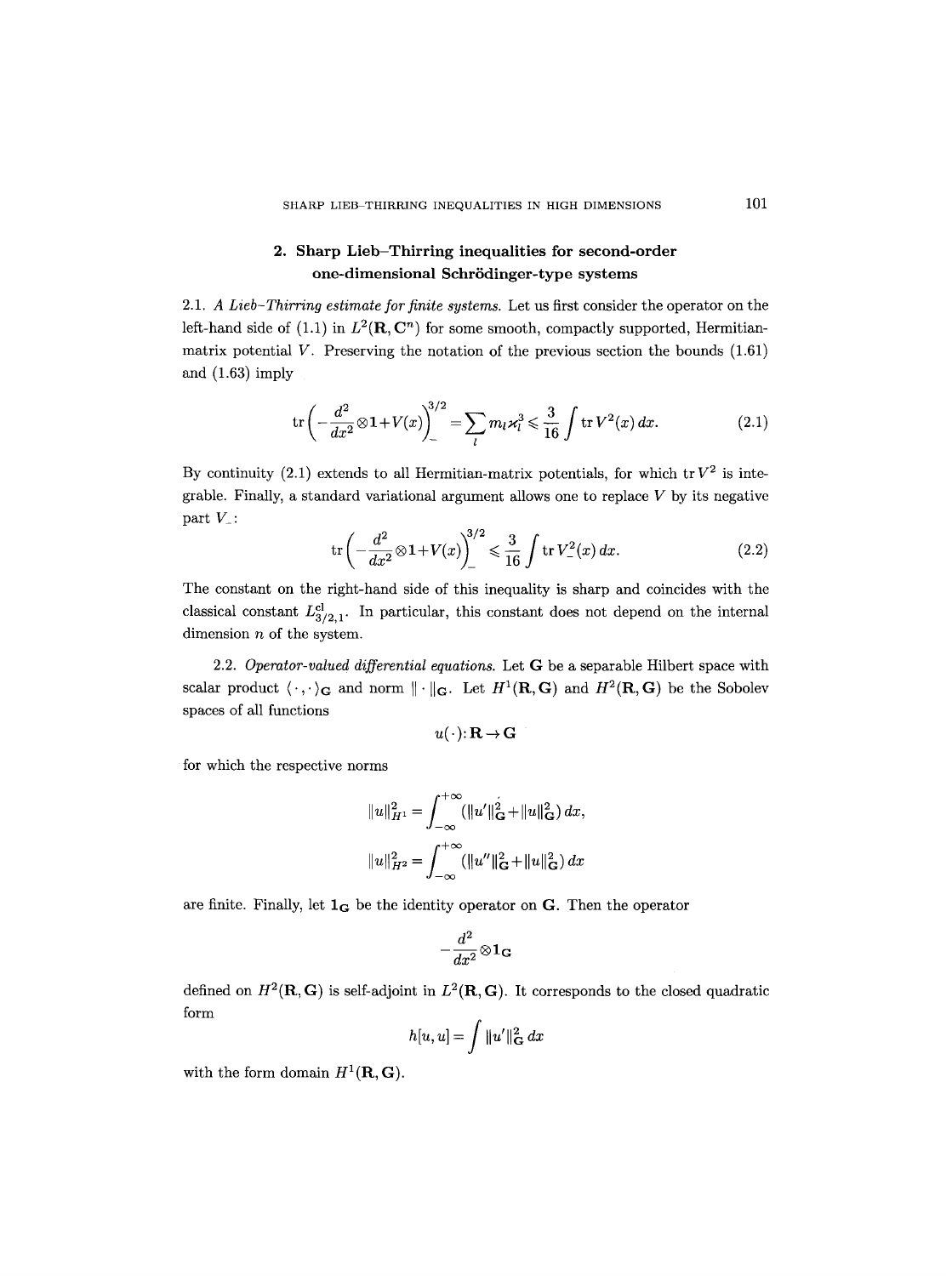Let  $\mathcal B$  and  $\mathcal K$  respectively be the spaces of all bounded and compact linear operators on G. Let  $\|\cdot\|_{\mathcal{B}}$  denote the corresponding operator norm. Consider an operator-valued function

$$
W(\,\cdot\,)\colon\mathbf{R}\to\mathcal{B}
$$

for which  $W(x)=(W(x))^{*}$ ,  $x \in \mathbb{R}$ , and  $||W(\cdot)||_{\mathcal{B}} \in L^{p}(\mathbb{R})$ ,  $1 < p < \infty$ . Denote

$$
w[u, u] = \int_{-\infty}^{+\infty} \langle W(x)u(x), u(x) \rangle_{\mathbf{G}} dx.
$$

This form is well defined on  $H^1(\mathbf{R}, \mathbf{G})$  and

$$
|w[u, u]| \leqslant C_{16} \left( \int_{-\infty}^{+\infty} ||W(x)||_{\mathcal{B}}^p dx \right)^{1/p} ||u||_{H^1}^2. \tag{2.3}
$$

The constant  $C_{16}$  does not depend upon W or u. Moreover, for all  $\varepsilon > 0$  there exists a finite constant  $C_{17}(\varepsilon, W)$  such that

$$
|w[u, u]| \leq \varepsilon h[u, u] + C_{17}(\varepsilon, W) \int ||u||_{\mathbf{G}}^2 dx.
$$
 (2.4)

Both (2.3) and (2.4) follow immediately from the corresponding inequalities which hold in the scalar case. Hence, the quadratic form

$$
h[u,u] + w[u,u]
$$

is semi-bounded from below and closed on  $H^1(\mathbf{R}, \mathbf{G})$ . It induces a self-adjoint semibounded operator

$$
Q = -\frac{d^2}{dx^2} \otimes \mathbf{1}_{\mathbf{G}} + W(x) \tag{2.5}
$$

on  $L^2(\mathbf{R}, \mathbf{G})$ .

If in addition  $W(x) \in \mathcal{K}$  for a.e.  $x \in \mathbb{R}$ , then the form  $w[\cdot, \cdot]$  is relatively compact with respect to the metric on  $H^1(\mathbf{R}, \mathbf{G})$ . In order to prove this fact we introduce the orthogonal projections  $P_M$  on the linear span of the first M elements of some fixed orthonormal basis in  $G$ . As a consequence, the Birman-Schwinger principle implies, that the negative spectrum of the operator  $Q$  is discrete and might accumulate only to zero. In other words, the operator  $Q_{-}$  is compact on  $L^{2}(\mathbf{R}, \mathbf{G})$ .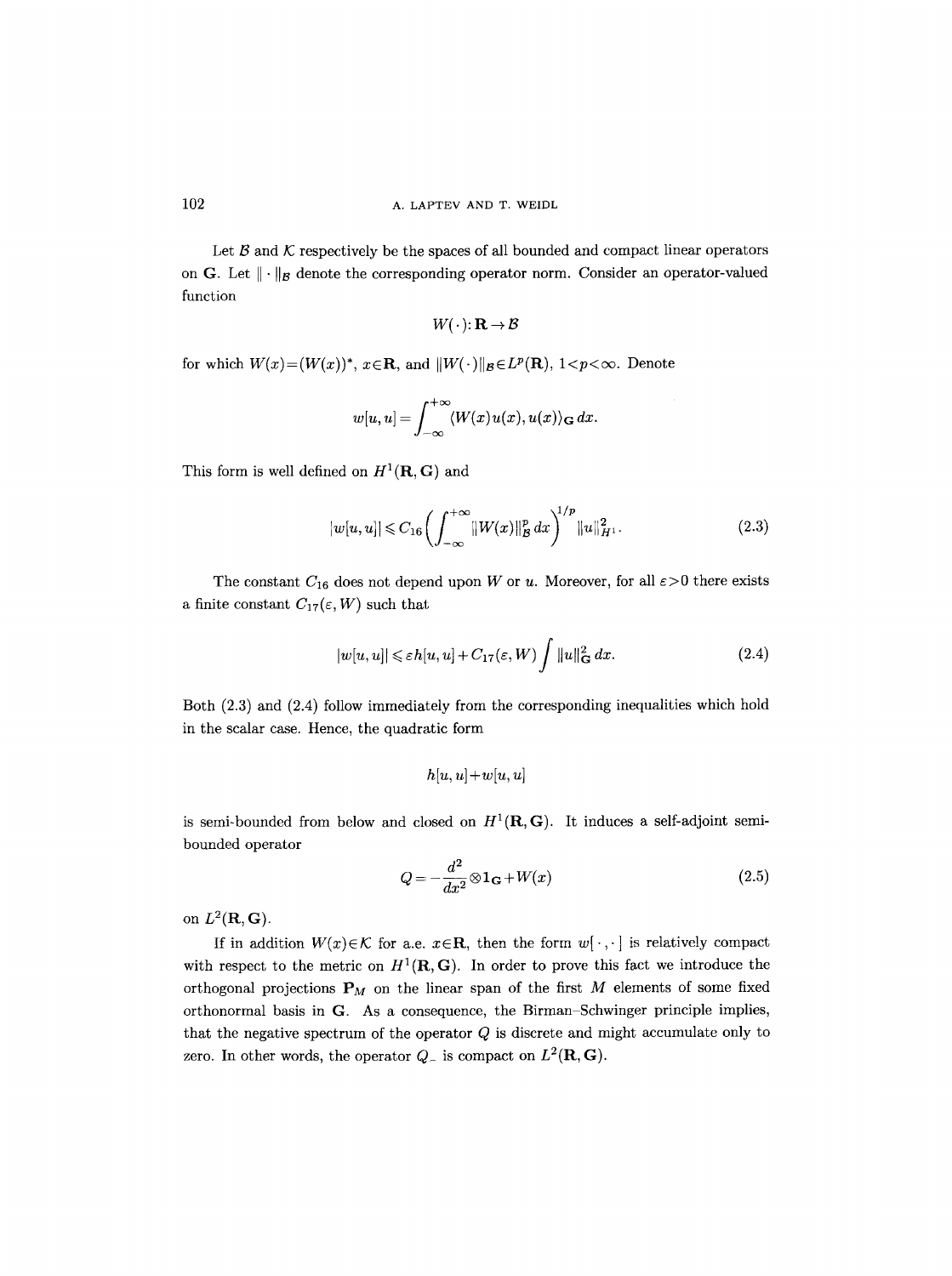2.3. *A Lieb-Thirring estimate for operator-valued differential equations.* We shall prove

THEOREM 2.1. Let  $W(x)$  be self-adjoint Hilbert-Schmidt operators on  $G$  for a.e.  $x \in \mathbb{R}$  and let  $\text{tr } W^2(\cdot) \in L^1(\mathbb{R}, \mathbb{G})$ . Then we have

$$
\operatorname{tr}\left(-\frac{d^2}{dx^2}\otimes \mathbf{1}_{\mathbf{G}}+W(x)\right)^{3/2} \le L_{3/2,1}^{\mathrm{cl}} \int_{-\infty}^{+\infty} \operatorname{tr} W^2 dx,\tag{2.6}
$$

*where according to* (0.4) *it holds*  $L_{3/2,1}^{cl} = \frac{3}{16}$ .

*Proof.* Assume that (2.6) fails. Then there exists a non-positive operator family W satisfying  $tr W^2(\cdot) \in L^1(\mathbf{R})$  and some sufficiently small  $\varepsilon > 0$ , such that

$$
\operatorname{tr}\chi_{\varepsilon}^{3/2}(Q) > \frac{3}{16} \int_{-\infty}^{+\infty} \operatorname{tr} W^2 dx. \tag{2.7}
$$

Here

$$
\chi_{\varepsilon}(Q) = -E_{(-\infty,-\varepsilon)}(Q)Q,
$$

with  $E_{(-\infty,-\varepsilon)}(Q)$  being the spectral projection of Q onto the interval  $(-\infty,-\varepsilon)$ . Since  $Q_{-}$  is compact, the operator  $E_{(-\infty,-\varepsilon)}(Q)$  is of finite rank  $n(\varepsilon)$ .

Fix some orthonormal basis in G and let  $P_M$  be the projection on the linear span of its first M elements. Consider the auxiliary operators

$$
Q(M,\varepsilon)=E_{(-\infty,-\varepsilon)}(Q)(1(x)\otimes \mathbf{P}_M)Q(1(x)\otimes \mathbf{P}_M)E_{(-\infty,-\varepsilon)}(Q).
$$

Obviously we have rank  $Q(M, \varepsilon) \leq n(\varepsilon)$  for all M. Since  $1(x) \otimes P_M$  turns to the identity operator on  $L^2(\mathbf{R}, \mathbf{G})$  in the strong operator topology as  $M \to \infty$ , the operators  $Q(M, \varepsilon)$ converge to  $\chi_{\varepsilon}(Q)$  in the  $L^2(\mathbf{R}, \mathbf{G})$ -operator norm as  $M \to \infty$  and

$$
\operatorname{tr}(Q(M,\varepsilon))^{3/2}_-\to \operatorname{tr}\chi_{\varepsilon}(Q)\quad\text{as }M\to\infty.
$$

Thus,

$$
\text{tr}\,(Q(M,\varepsilon))^{3/2} > \frac{3}{16} \int_{-\infty}^{+\infty} \text{tr}\,W^2 \, dx \tag{2.8}
$$

for some sufficiently large  $M$ . On the other hand, a standard variational argument implies

$$
\mathrm{tr}\, (Q(M,\varepsilon))^{3/2}_-\leqslant \mathrm{tr}\, ((1(x)\!\otimes\! \mathbf{P}_M)\hspace{0.5mm} Q(1(x)\!\otimes\! \mathbf{P}_M))^{3/2}_-
$$

Observe that the expression on the right-hand side is nothing else but the Riesz mean of order  $\gamma = \frac{3}{2}$  of the negative eigenvalues of the  $(M \times M)$ -system (1.1) with  $V(x)$ =  $P_MW(x)P_M$ . Thus, from (2.2) we obtain

$$
\operatorname{tr}\left(Q(M,\varepsilon)\right)^{3/2}_{-} \leq \frac{3}{16} \int \operatorname{tr} V^{2}(x) \, dx \leq \frac{3}{16} \int \operatorname{tr} W^{2}(x) \, dx,
$$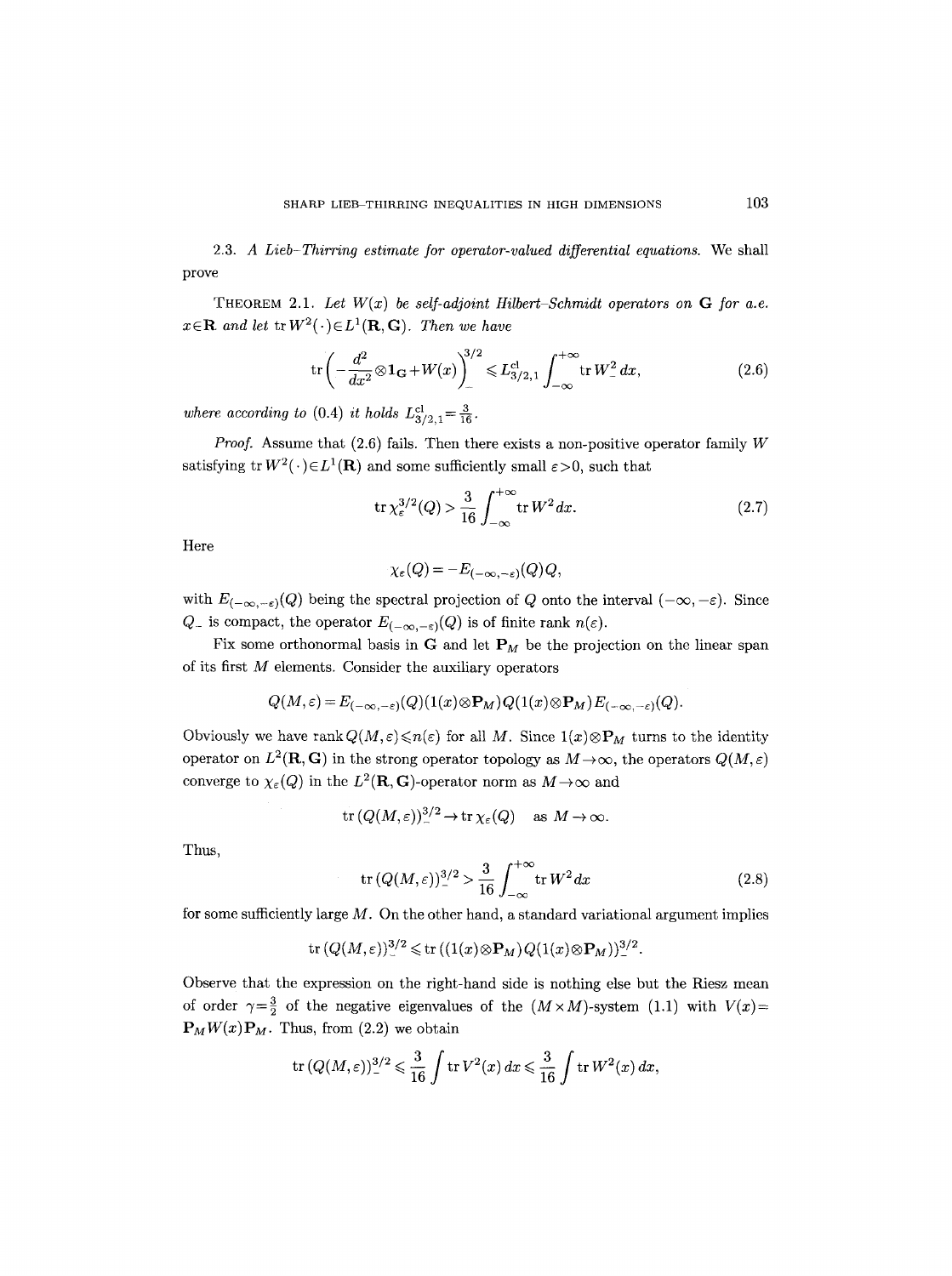which contradicts  $(2.8)$ . This completes the proof.

2.4. *Lieb-Thirring estimates for Riesz means of negative eigenvalues of order*  $\gamma \geqslant \frac{3}{2}$ . We shall now suppose that the non-positive operator family  $W(x)$  satisfies

$$
\text{tr } W_{-}^{\gamma+1/2}(x) \in L^{1}(\mathbf{R}) \quad \text{ for some } \gamma > \frac{3}{2}.
$$
 (2.9)

Let  $dE_{(-\infty,\lambda)}(Q)$  be the spectral measure of the operator Q. Repeating the arguments of Aizenman and Lieb [1], we find

$$
B(\gamma - \frac{3}{2}, \frac{5}{2}) \operatorname{tr} Q^{\gamma}_{-} = \operatorname{tr} \left\{ \int_{-\infty}^{0} dE_{(-\infty,\lambda)}(Q) \int_{0}^{\infty} t^{\gamma - 5/2} (t + \lambda)^{3/2} dt \right\}
$$
  

$$
= \int_{0}^{\infty} t^{\gamma - 5/2} \operatorname{tr} (Q + t)^{3/2} dt
$$
  

$$
\leq \frac{3}{16} \int_{0}^{\infty} dt \, t^{\gamma - 5/2} \int_{-\infty}^{+\infty} \operatorname{tr} (W(x) + t)^{2} dx,
$$

where 
$$
B(x,y) = \frac{\Gamma(x+y)}{\Gamma(x)\Gamma(y)}
$$

is the beta-function. Let  $-\mu_j(x) < 0$  be the negative eigenvalues of  $W(x)$ . Then

$$
\int_0^{\infty} dt \, t^{\gamma - 5/2} \int_{-\infty}^{+\infty} \text{tr} \left( W(x) + t \right)^2 dx = \sum_{j=1}^{\infty} \int_{-\infty}^{+\infty} dx \int_0^{\infty} dt \, t^{\gamma - 5/2} (t - \mu_j(x))^2 dx
$$

$$
= B(\gamma - \frac{3}{2}, 3) \int_{-\infty}^{+\infty} dx \sum_{j=1}^{\infty} \mu_j^{\gamma + 1/2}(x)
$$

$$
= B(\gamma - \frac{3}{2}, 3) \int_{-\infty}^{+\infty} \text{tr} \, W_{-}^{\gamma + 1/2}(x) \, dx.
$$

From (0.4) we obtain

$$
L_{\gamma,1}^{\text{cl}} = \frac{\Gamma(\gamma+1)}{2\pi^{1/2}\Gamma\left(\gamma+\frac{3}{2}\right)} = \frac{3}{16} \cdot \frac{\Gamma(\gamma+1)\Gamma(3)}{\Gamma(\gamma+\frac{3}{2})\Gamma\left(\frac{5}{2}\right)} = \frac{3}{16} \cdot \frac{B\left(\gamma-\frac{3}{2},3\right)}{B\left(\gamma-\frac{3}{2},\frac{5}{2}\right)},
$$

and this implies

THEOREM 2.2. Let the non-positive operator family  $W(x)$  satisfy (2.9). Then

$$
\operatorname{tr}\left(-\frac{d^2}{dx^2}\otimes \mathbf{1}_{\mathbf{G}}+W(x)\right)^{\gamma}_{-} \leq L_{\gamma,1}^{\text{cl}} \int_{-\infty}^{+\infty} \operatorname{tr} W_{-}^{\gamma+1/2}(x) \, dx. \tag{2.10}
$$

It remains to note that the constant  $L_{\gamma,1}^{cl}$  in (2.10) is approached for potentials  $\alpha W$ as  $\alpha \rightarrow +\infty$ .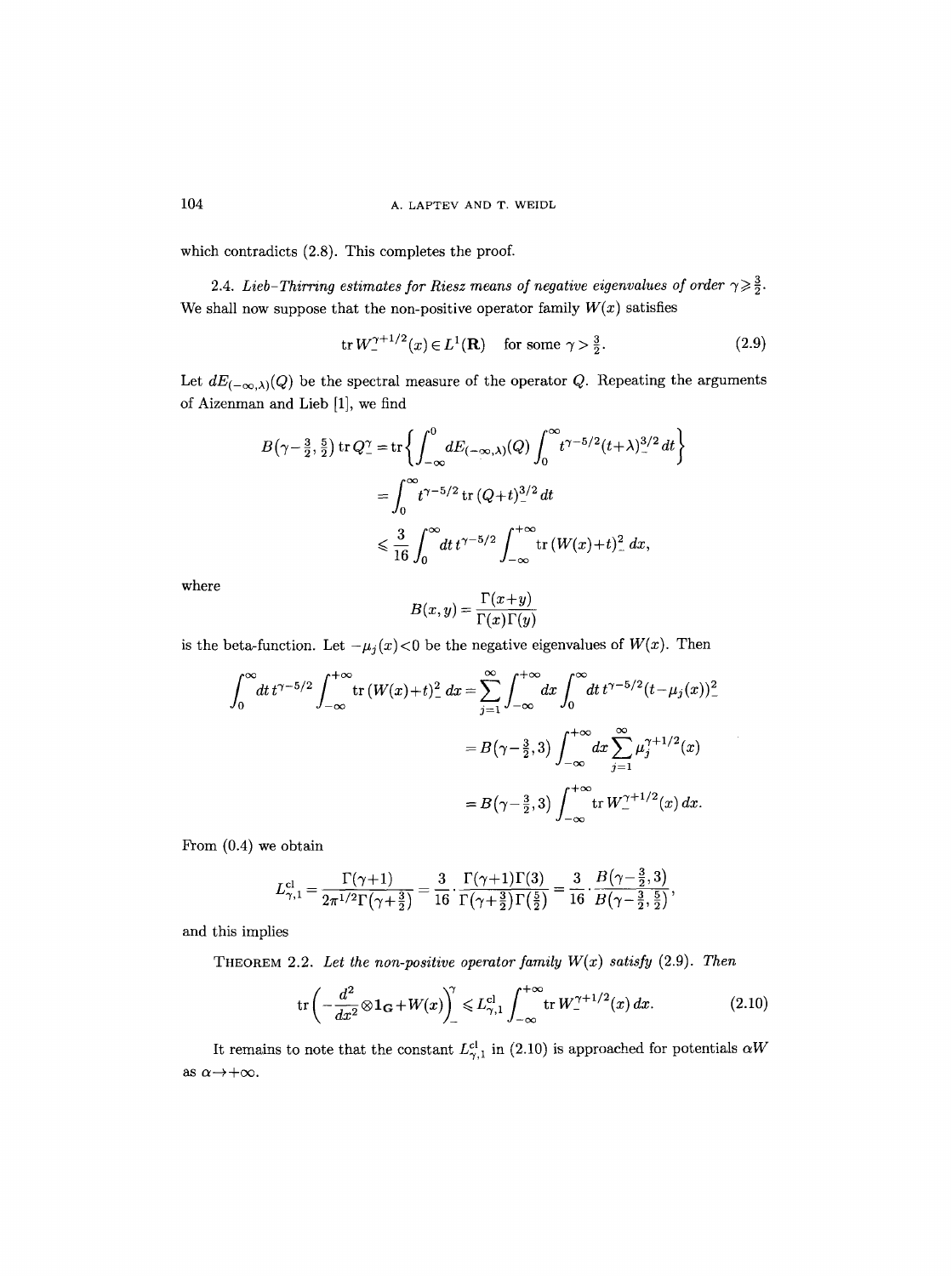## **3.** Lieb-Thirring estimates with sharp constants for Schrödinger operators in higher dimensions

3.1. *Lieb-Thirring estimates for Schrödinger operators.* Let G be a separable Hilbert space. We consider the operator

$$
-\Delta \otimes \mathbf{1}_{\mathbf{G}} + V(x) \tag{3.1}
$$

in  $L^2(\mathbf{R}^d, \mathbf{G})$ . If the family

$$
V(\,\cdot\,)\colon\mathbf{R}^d\to\mathcal{B}
$$

of bounded self-adjoint operators on G satisfies

$$
||V(\cdot)||_{\mathcal{B}} \in L^p(\mathbf{R}^d), \quad \max\left\{1, \frac{1}{2}d\right\} < p \leqslant \infty,\tag{3.2}
$$

then the quadratic form

$$
v[u, u] = \int_{\mathbf{R}^d} \langle V(x)u(x), u(x) \rangle_{\mathbf{G}} dx
$$

is zero-bounded with respect to

$$
h[u, u] = \int_{\mathbf{R}^d} \sum_{j=1}^d \left\| \frac{\partial u}{\partial x_j} \right\|_{\mathbf{G}}^2 dx.
$$

This immediately follows from the corresponding scalar result and the arguments given when proving the inequalities (2.3), (2.4). Hence the quadratic form  $h[\cdot,\cdot] + v[\cdot,\cdot]$  is semi-bounded from below, closed on the Sobolev space  $H^1(\mathbf{R}^d, \mathbf{G})$ , and thus generates the operator (3.1). As in §3.2 one can show that if in addition to (3.2) we have  $V(x) \in \mathcal{K}$ for a.e.  $x \in \mathbb{R}^d$ , then the negative spectrum of the operator (3.1) is discrete.

The main result of this paper is

THEOREM 3.1. *Assume that*  $V(x) \leq 0$  *for a.e.*  $x \in \mathbb{R}^d$  *and that*  $\text{tr } V^{d/2+\gamma}(\cdot)$  *is integrable for some*  $\gamma \geq \frac{3}{2}$ *. Then* 

$$
\operatorname{tr}\left(-\Delta\otimes\mathbf{1}_{\mathbf{G}}+V(x)\right)^{\gamma}\leqslant L_{\gamma,d}^{\operatorname{cl}}\int_{\mathbf{R}^{d}}\operatorname{tr}V_{-}^{d/2+\gamma}(x)\,dx.\tag{3.3}
$$

*Proof.* We use the induction arguments with respect to d. For  $d=1, \gamma \geq \frac{3}{2}$ , the bound (3.3) is identical to (2.10). Assume that we have (3.3) for  $d-1$  and all  $\gamma \geq \frac{3}{2}$ .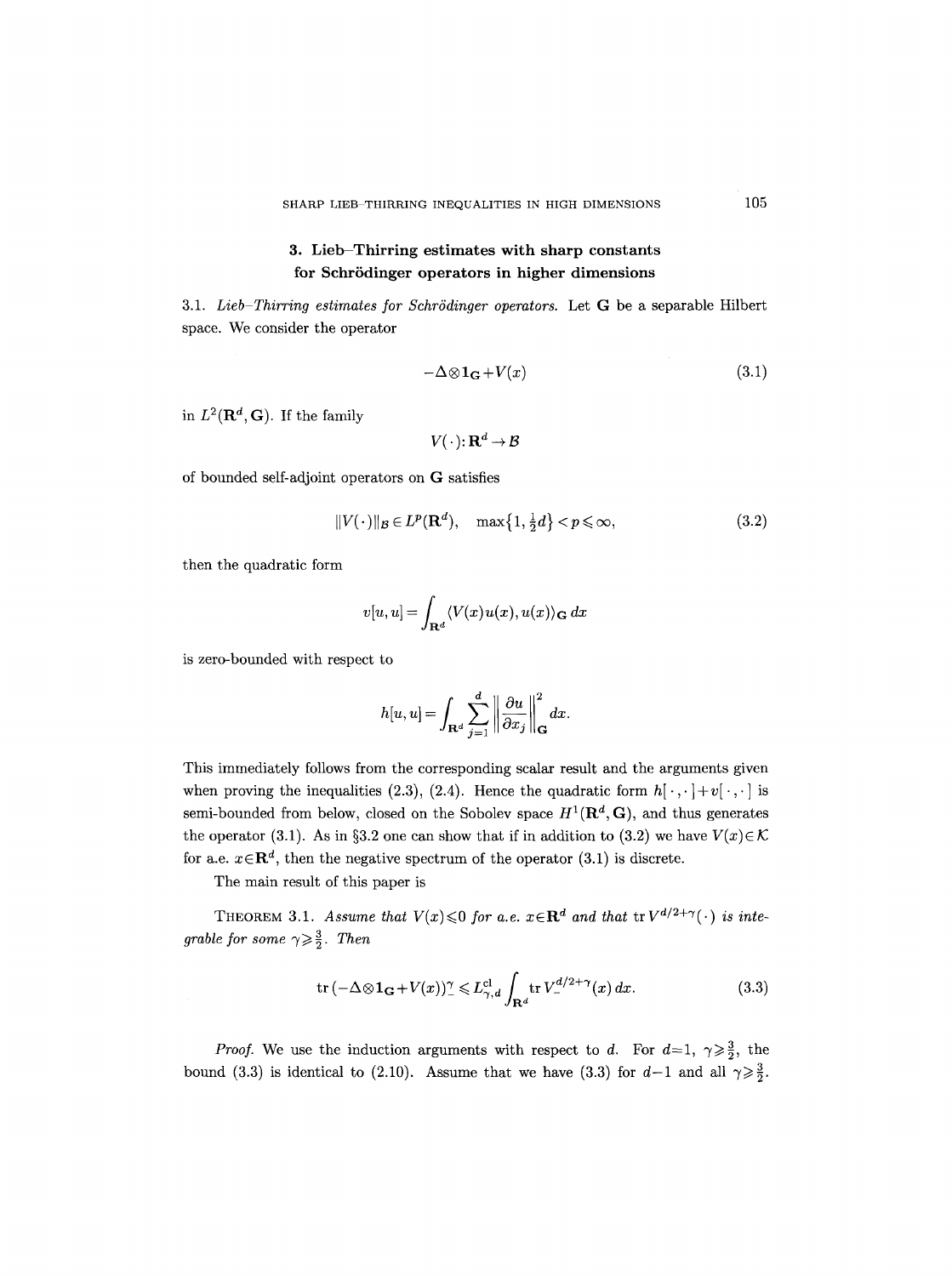Consider the operator  $(3.1)$  in the (external) dimension d. We rewrite the quadratic form  $h[u, u]+v[u, u]$  for  $u \in H^1(\mathbf{R}^d, \mathbf{G})$  as

$$
h[u, u] + v[u, u] = \int_{-\infty}^{+\infty} h(x_d)[u, u] dx_d + \int_{-\infty}^{+\infty} w(x_d)[u, u] dx_d,
$$
  

$$
h(x_d)[u, u] = \int_{\mathbf{R}^{d-1}} \left\| \frac{\partial u}{\partial x_d} \right\|_{\mathbf{G}}^2 dx_1 ... dx_{d-1},
$$
  

$$
w(x_d)[u, u] = \int_{\mathbf{R}^{d-1}} \left[ \sum_{j=1}^{d-1} \left\| \frac{\partial u}{\partial x_j} \right\|_{\mathbf{G}}^2 + \langle V(x)u, u \rangle_{\mathbf{G}} \right] dx_1 ... dx_{d-1}.
$$

The form  $w(x_d)$  is closed on  $H^1(\mathbf{R}^{d-1}, \mathbf{G})$  for a.e.  $x_d \in \mathbf{R}$  and it induces the self-adjoint operator

$$
W(x_d) = -\sum_{k=1}^{d-1} \frac{\partial^2}{\partial x_k^2} \otimes \mathbf{1}_{\mathbf{G}} + V(x_1, ..., x_{d-1}; x_d)
$$

on  $L^2(\mathbf{R}^{d-1}, \mathbf{G})$ . The negative spectrum of this  $(d-1)$ -dimensional Schrödinger system is discrete. Hence  $W_-(x_d)$  is compact on  $L^2(\mathbf{R}^{d-1}, \mathbf{G})$ , and according to our induction hypothesis tr  $W_{-}^{\gamma+1/2}(x_d)$  satisfies the inequality

$$
\operatorname{tr} W_{-}^{\gamma+1/2}(x_d) \leqslant L_{\gamma+1/2,d-1}^{\mathrm{cl}} \int_{\mathbf{R}^{d-1}} \operatorname{tr} V_{-}^{\gamma+d/2}(x_1,...,x_{d-1};x_d) \, dx_1 \dots dx_{d-1} \tag{3.4}
$$

for a.e.  $x_d \in \mathbb{R}$ . For  $V \in L^{\gamma+d/2}(\mathbb{R}^{d-1})$ , the function tr  $W^{\gamma+1/2}_\perp(\cdot)$  is integrable.

Let  $w_{-}(x_d)[\cdot,\cdot]$  be the quadratic form corresponding to the operator  $W_{-}(x_d)$  on  $H=L^2(\mathbf{R}^{d-1},\mathbf{G})$ . Then we have  $w(x_d)[u, u]\geq -w_-(x_d)[u, u]$  and

$$
h[u, u] + v[u, u] \ge \int_{-\infty}^{+\infty} \left[ \left\| \frac{\partial u}{\partial x_d} \right\|_{\mathbf{H}}^2 - \langle W_{-}(x_d)u, u \rangle_{\mathbf{H}} \right] dx_d \tag{3.5}
$$

for all  $u \in H^1(\mathbf{R}^d, \mathbf{G})$ . According to §2.2 the form on the right-hand side of (3.5) can be closed to  $H^1(\mathbf{R}, \mathbf{H})$  and induces the self-adjoint operator

$$
-\frac{d^2}{dx_d^2} \!\otimes\! {\bf 1_H}\!-\!W_-(x_d)
$$

on  $L^2(\mathbf{R}, \mathbf{H})$ . Then (3.5) implies

$$
\operatorname{tr}\left(-\Delta\otimes\mathbf{1}_{\mathbf{G}}+V\right)^{\gamma}\leqslant\operatorname{tr}\left(-\frac{d^{2}}{dx_{d}^{2}}\otimes\mathbf{1}_{\mathbf{H}}-W_{-}(x_{d})\right)^{\gamma}.
$$
\n(3.6)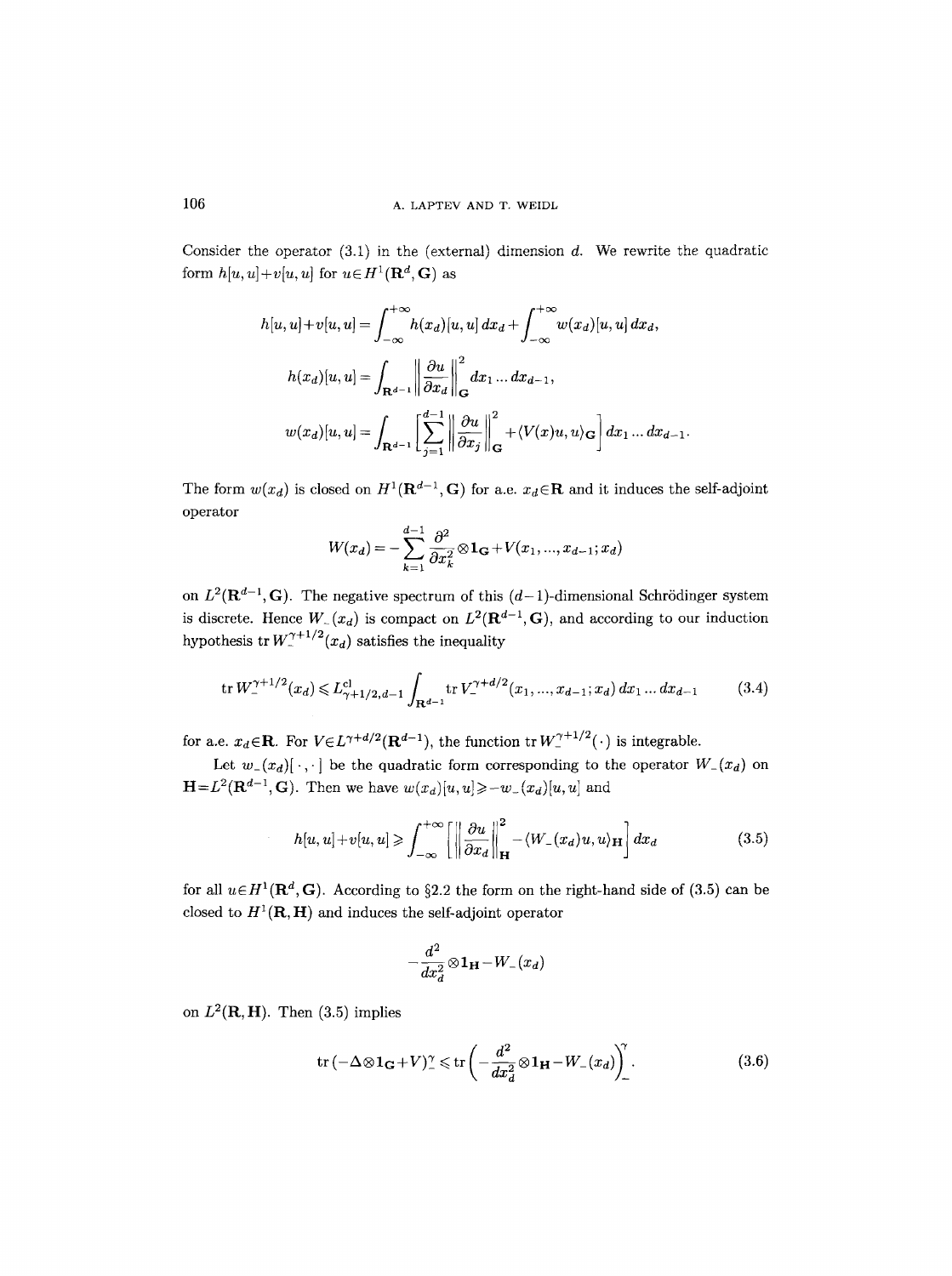We can now apply  $(2.10)$  to the right-hand side of  $(3.6)$ , and in view of  $(3.4)$  we find

$$
\begin{split} \operatorname{tr}& \left( -\frac{d^2}{dx_d^2} \otimes \mathbf{1_H} - W_-(x_d) \right)^{\gamma} \leq L_{\gamma,1}^{\mathrm{cl}} \int_{-\infty}^{+\infty} \operatorname{tr} W_-^{\gamma+1/2}(x_d) \, dx_d \\ & \leq L_{\gamma,1}^{\mathrm{cl}} L_{\gamma+1/2,d-1}^{\mathrm{cl}} \int_{\mathbf{R}^d} \operatorname{tr} V_-^{\gamma+d/2}(x) \, dx. \end{split}
$$

The calculation

$$
L^{\text{cl}}_{\gamma,1} L^{\text{cl}}_{\gamma+1/2,d-1} = \frac{\Gamma(\gamma+1)}{2\pi^{1/2}\Gamma(\gamma+\frac{1}{2}+1)} \cdot \frac{\Gamma(\gamma+\frac{1}{2}+1)}{2^{d-1}\pi^{(d-1)/2}\Gamma(\gamma+\frac{1}{2}+\frac{1}{2}(d-1)+1)} \\ = \frac{\Gamma(\gamma+1)}{2^d \pi^{d/2}\Gamma(\gamma+\frac{1}{2}d+1)} = L^{\text{cl}}_{\gamma,d}
$$

completes the proof.

For the special case  $G=C$  we obtain the Lieb-Thirring bounds for scalar Schrödinger operators with the (sharp) classical constant  $L_{\gamma,d} = L_{\gamma,d}^{\text{cl}}$  for  $\gamma \geq \frac{3}{2}$  in all dimensions d.

3.2. *Lieb-Thirring estimates for magnetic operators.* Following a remark by B. Helffer  $[11]$  we demonstrate how Theorem 3.1 can be extended to Schrödinger operators with magnetic fields. Let

$$
\mathbf{a}(x) = (a_1(x), ..., a_d(x))^t, \quad d \geq 2,
$$

be a magnetic vector potential with real-valued entries  $a_k \in L^2_{loc}(\mathbf{R}^d)$ . Put

$$
H(\mathbf{a}) = (i\nabla + \mathbf{a}(x))^2 \otimes \mathbf{1}_{\mathbf{G}}.
$$

Its form domain  $d[h(a)]$  consists of the closure of all smooth, compactly supported functions with respect to  $h(\mathbf{a})[\,\cdot\,,\cdot\,]+ \|\cdot\|^2_{L^2(\mathbf{R}^d,\mathbf{G})}$  (cf. [26]), where

$$
h(\mathbf{a})[u, u] = \sum_{k=1}^d \int_{\mathbf{R}^d} \left\| \left( i \frac{\partial}{\partial x_k} + a_k \right) u \right\|_{\mathbf{G}}^2 dx.
$$

Let the operator family  $V$  and the corresponding form  $v$  be defined as in the previous subsection. If (3.2) is satisfied, then one can apply Kato's inequality [15], [26] and find that the form

$$
q(\mathbf{a})[u, u] = h(\mathbf{a})[u, u] + v[u, u] \tag{3.7}
$$

is closed on  $d[q(a)] = d[h(a)]$  and induces the self-adjoint operator

$$
Q(\mathbf{a}) = H(\mathbf{a}) + V(x) \tag{3.8}
$$

on  $L^2(\mathbf{R}^d, \mathbf{G})$ . Finally, by applying Kato's inequality to the higher-dimensional analog of (2.3) we see that  $V(x) \in \mathcal{K}$  for a.e.  $x \in \mathbb{R}^d$  in conjunction with (3.2) implies that  $Q(\mathbf{a})$ has discrete negative spectrum.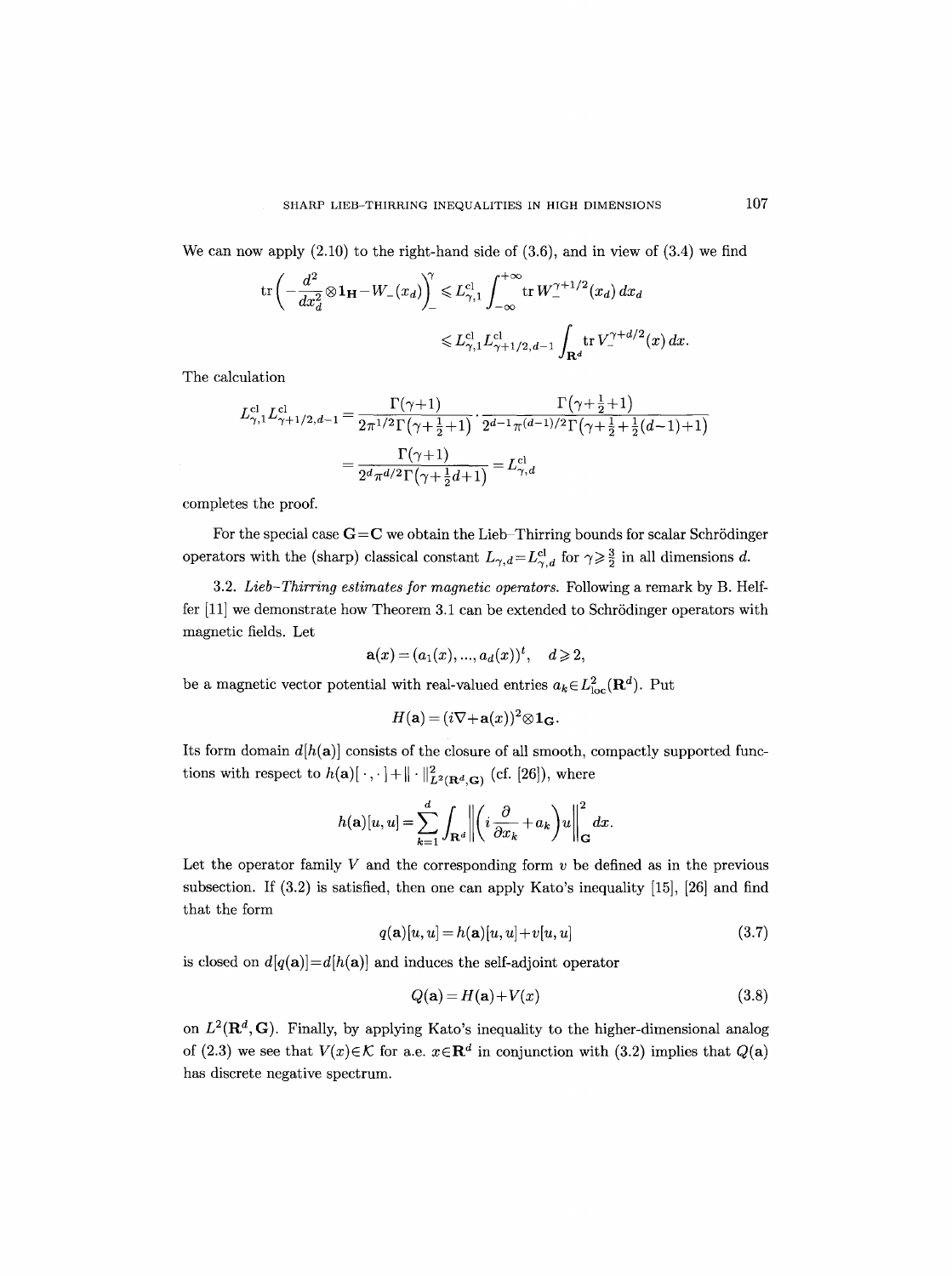THEOREM 3.2. Assume that  $a \in L^2_{loc}(\mathbf{R}^d)$  is a real vector field and that the non*positive operator family*  $V(x)$  *satisfies*  $tr V^{d/2+\gamma} \in L^1(\mathbf{R}^d)$  *for some*  $\gamma \geq \frac{3}{2}$ *. Then* 

$$
\operatorname{tr}\left(H(\mathbf{a})+V(x)\right)^{\gamma} \leqslant L_{\gamma,d}^{\mathrm{cl}} \int_{\mathbf{R}^d} \operatorname{tr} V_{-}^{d/2+\gamma} dx. \tag{3.9}
$$

*Proof.* In dimension  $d=1$ , any magnetic field can be removed by gauge transformation. Thus (2.10) can serve to initiate the induction procedure.

Assume now that (3.9) is known for all  $\gamma \geq \frac{3}{2}$  for dimension  $d-1$ , and consider the operator  $H(\mathbf{a})$  in dimension d. Put

$$
W(x_d) = \left[\sum_{n=1}^{d-1} \left(i \frac{\partial}{\partial x_n} + a_n(x)\right)^2\right] + V(x).
$$

We find that

$$
q(\mathbf{a})[u, u] = \int_{\mathbf{R}^d} \left\| \left( i \frac{\partial}{\partial x_d} + a_d \right) u \right\|_{\mathbf{G}}^2 dx + \int_{\mathbf{R}} \langle W(x_d)u, u \rangle_{\mathbf{H}} dx_d
$$
  
\n
$$
\geqslant \int_{\mathbf{R}^d} \left\| \left( i \frac{\partial}{\partial x_d} + a_d \right) u \right\|_{\mathbf{G}}^2 dx - \int_{\mathbf{R}} \langle W_-(x_d)u, u \rangle_{\mathbf{H}} dx_d,
$$

where for fixed  $x_d \in \mathbb{R}$  the operator  $W_-(x_d)$  is the negative part of  $W(x_d)$  on  $\mathbb{H}$ =  $L^2(\mathbf{R}^{d-1}, \mathbf{G})$ . We now choose a gauge in which  $a_d$  vanishes. Namely, put

$$
\phi(x_1, ..., x_d) = \int_0^{x_d} a_d(x_1, ..., x_{d-1}, \tau) d\tau
$$

and  $\tilde{u}(x)=e^{i\phi(x)}u(x)$  for all  $u \in d[q(a)]$ . Then

$$
q(\mathbf{a})[u,u] \geqslant \int_{\mathbf{R}^d} \left\| \frac{\partial \tilde{u}}{\partial x_d} \right\|_{\mathbf{G}}^2 dx - \int_{\mathbf{R}} \langle \widetilde{W}(x_d) \tilde{u}, \tilde{u} \rangle_{\mathbf{H}} dx_d, \quad u \in d[q(\mathbf{a})], \tag{3.10}
$$

where

$$
\widetilde{W}(x_d) = e^{i\phi(x',x_d)} W_-(x_d) e^{-i\phi(x',x_d)}, \quad x' = (x_1,...,x_{d-1}),
$$

acts on H for any fixed  $x_d \in \mathbb{R}$ . Closing the form on the right-hand side of (3.10) we see that

$$
\operatorname{tr}\left(H(\mathbf{a})+V(x)\right)^{\gamma} \leq \operatorname{tr}\left(-\frac{d^2}{dx_d^2}\otimes \mathbf{1_H} - \widetilde{W}(x_d)\right)^{\gamma},\tag{3.11}
$$

where the operator on the right-hand side acts in  $L^2(\mathbf{R}, \mathbf{H})$ . From our induction hypothesis we have

$$
\operatorname{tr} \widetilde{W}^{\gamma+1/2}(x_d)=\operatorname{tr} W^{\gamma+1/2}_-(x_d)\leqslant L^{\mathrm{cl}}_{\gamma+1/2,\,d-1}\int_{\mathbf{R}^{d-1}}\operatorname{tr} V^{\gamma+d/2}_-(x';x_d)\,dx'.
$$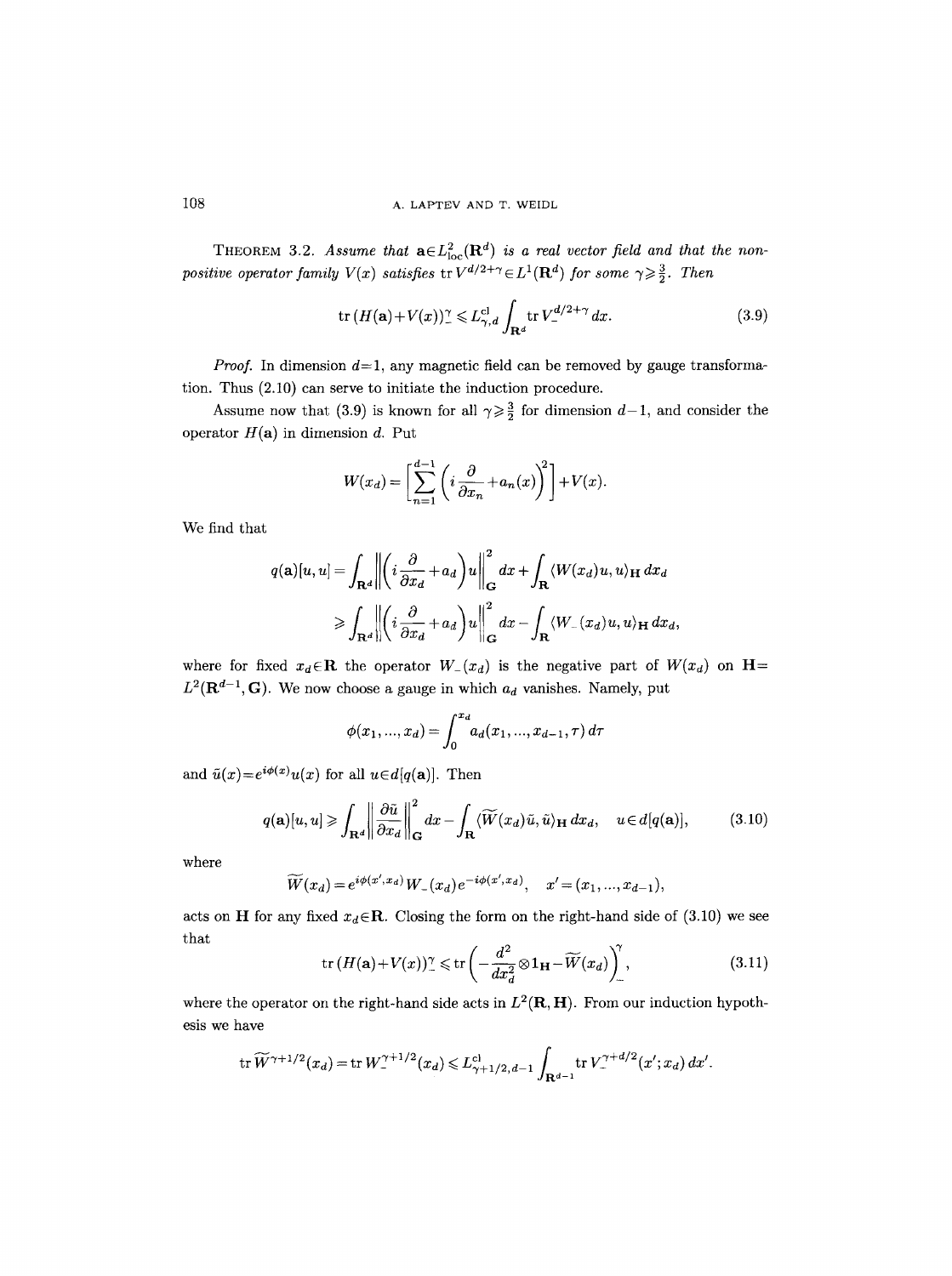Hence  $(2.10)$  can be applied to estimate the right-hand side of  $(3.11)$ , and we complete the proof of (3.9) in the same manner as in the proof of Theorem 3.1.

3.3. *Lieb-Thirring estimates for the Pauli operator.* As an application of Theorem 3.2 we deduce a Lieb-Thirring-type bound for the Pauli operator. Preserving the notations of the previous subsection we put  $d=3$  and  $\mathbf{G}=\mathbf{C}^2$ . Let

$$
\mathbf{a}(x) = (a_1(x), a_2(x), a_3(x))^t
$$

be a twice continuously differentiable vector function with real-valued entries. The Pauli operator is given by the differential expression

$$
Z = Q(\mathbf{a}) \otimes \mathbf{1} + \begin{pmatrix} a_{1,2} & -ia_{3,1} + a_{2,3} \\ ia_{3,1} + a_{2,3} & -a_{1,3} \end{pmatrix} + V \otimes \mathbf{1},\tag{3.12}
$$

where 1 is the identity on  $\mathbb{C}^2$ ,  $V=V(x)$  is the multiplication by a real-valued scalar potential and

$$
a_{j,k} = \frac{\partial a_j}{\partial x_k} - \frac{\partial a_k}{\partial x_j}, \quad k, j = 1, 2, 3.
$$

Let  $B(x)$  be the length of the vector  $B(x) = \text{curl } \mathbf{a}(x)$ . Then the two eigenvalues of the perturbation of the term  $Q(\mathbf{a})\otimes \mathbf{1}$  in (3.12) at some point  $x\in\mathbf{R}^3$  are given by

$$
V(x)\!\pm\!B(x).
$$

If  $V, B \in L^{\gamma+3/2}(\mathbf{R}^3)$  for some  $\gamma \geq \frac{3}{2}$ , then Theorem 3.2 implies

$$
\text{tr}\, Z_{-}^{\gamma} \leqslant L_{\gamma,3}^{\text{cl}} \bigg( \int \{ (V+B)_{-}^{\gamma+3/2} + (V-B)_{-}^{\gamma+3/2} \} \, dx \bigg). \tag{3.13}
$$

3.4. *Acknowledgements.* The authors wish to express their gratitude to V. S. Buslaev and L.D. Faddeev for the useful discussions concerning trace formulae, and B. Helffer for his valuable comments on magnetic Schrödinger operators. The first author has been supported by the Swedish Natural Science Research Council, Grant M-AA/MA 09364- 320. The second author has been supported by the Swedish Natural Science Research Council, dnr 11017-303. Partial financial support from the European Union through the TMR network FMRX-CT 96-0001 is gratefully acknowledged.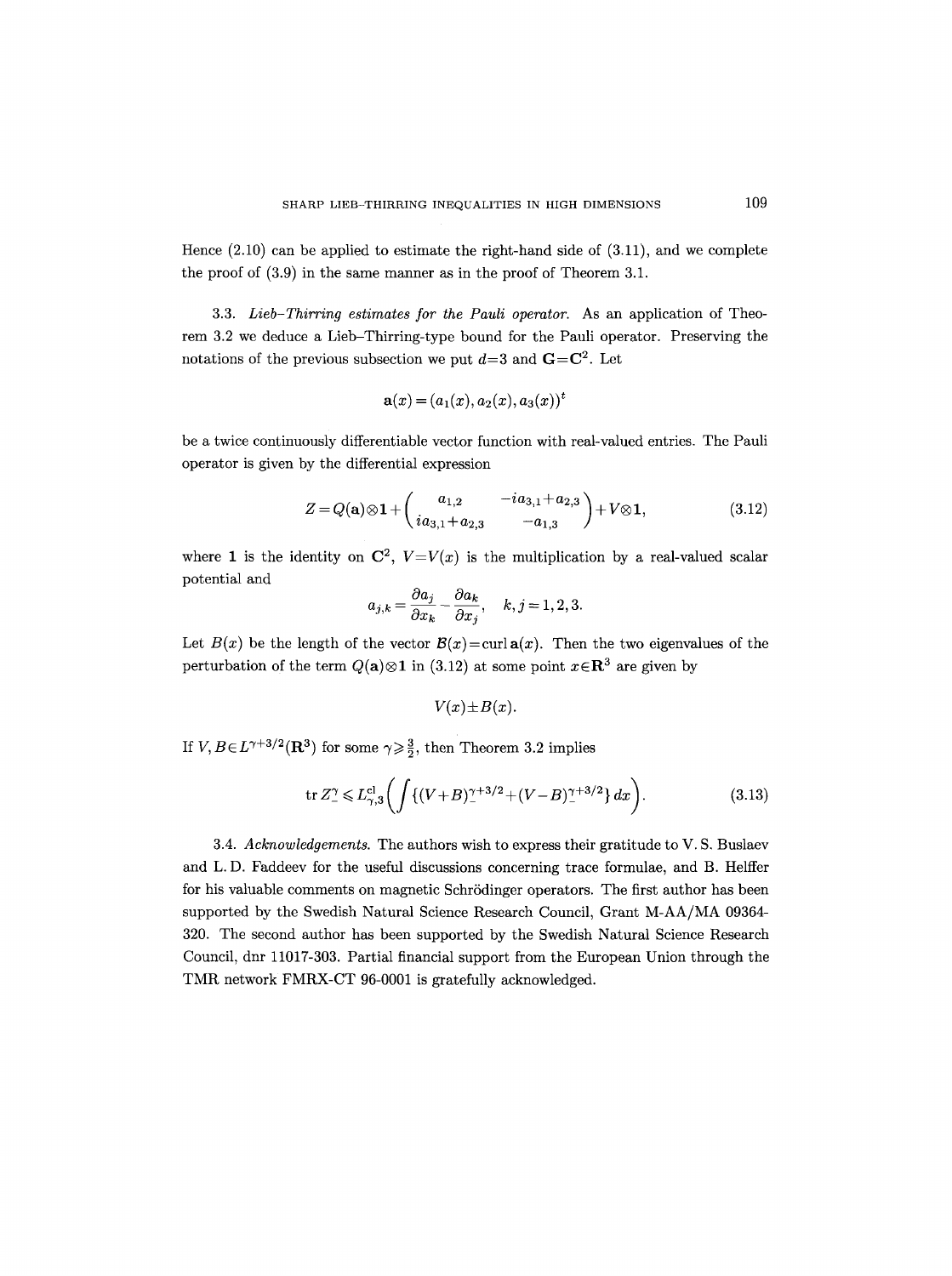#### 110 A. LAPTEV AND T. WEIDL

#### **References**

- [1] AIZENMANN, M. & LIEB, E.H., On semi-classical bounds for eigenvalues of Schrödinger operators. *Phys. Lett. A,* 66 (1978), 427-429.
- [2] BEREZIN, F. A., Covariant and contravariant symbols of operators. *Izv. Akad. Nauk SSSR Set. Mat.,* 36 (1972), 1134 1167 (Russian); English translation in *Math. USSR-Izv.,*  6 (1972), 1117-1151.
- [3] -- Convex functions of operators. *Mat. Sb.* (*N.S.*), 88 (130) (1972), 268-276.
- [4] BLANCHARD, PH. & STUBBE, J., Bound states for Schrödinger Hamiltonians: phase space methods and applications. *Rev. Math. Phys.,* 8 (1996), 503-547.
- [5] BRETECHE, R. DE LA, Preuve de la conjecture de Lieb-Thirring dans le cas des potentiels quadratiques strictement convexes. *Ann. Inst. H. Poincard Phys. Thdor.,* 70 (1999), 369-380.
- [6] BUSLAEV, V.S. & FADDEEV, L.D., Formulas for traces for a singular Sturm-Liouville differential operator. *Dokl. Akad. Nauk SSSR,* 132 (1960), 13-16 (Russian); English translation in *Soviet Math. Dokl.,* 1 (1960), 451-454.
- [7] CONLON, J.G., A new proof of the Cwikel-Lieb-Rosenbljum bound. *Rocky Mountain J. Math.,* 15 (1985), 117-122.
- [8] CWIKEL, M., Weak type estimates for singular values and the number of bound states of Schrödinger operators. Ann. of Math., 106 (1977), 93-100.
- [9] FADDEEV, L. D. & ZAKHAROV, V. E., The Korteweg-de Vries equation is a completely integrable Hamiltonian system. *Funktsional. Anal. i Prilozhen.,* 5 (1971), 18-27 (Russian); English translation in *Functional Anal. Appl.*, 5 (1971), 280-287.
- $[10]$  GLASER, V., GROSSE, H. & MARTIN, A., Bounds on the number of eigenvalues of the Schrödinger operator. *Comm. Math. Phys.*, 59 (1978), 197-212.
- [11] HELFFER, B., Private communication.
- [12] HELFFER, B. & ROBERT, D., Riesz means of bounded states and semi-classical limit connected with a Lieb-Thirring conjecture, I; II. *Asymptotic Anal.*, 3 (1990), 91–103; *Ann. Inst. H. Poincaré Phys. Théor.*, 53 (1990), 139-147.
- $[13]$  HUNDERTMARK, D., LAPTEV, A. & WEIDL, T., New bounds on the Lieb-Thirring constants. To appear in *Invent. Math.*
- $[14]$  HUNDERTMARK, D., LIEB, E. H. & THOMAS, L. E., A sharp bound for an eigenvalue moment of the one-dimensional Schrödinger operator. Adv. Theor. Math. Phys., 2 (1998), 719-731.
- [15] KATO, T., SchrSdinger operators with singular potentials. *Israel J. Math.,* 13 (1973), 135-148.
- [16] LAPTEV, A., Dirichlet and Neumann eigenvalue problems on domains in Euclidean spaces. *J. Funct. Anal.*, 151 (1997), 531-545.
- [17] -- On inequalities for the bound states of Schr5dinger operators, in *Partial Differential Operators and Mathematical Physics* (Holzhau, 1994), pp. 221-225. Oper. Theory Adv. Appl., 78. Birkhäuser, Basel, 1995.
- [18] LAPTEV, A. & SAFAROV, YU., A generalization of the Berezin–Lieb inequality, in *Contemporary Mathematical Physics,* pp. 69-79. Amer. Math. Soc. Transl. Ser. 2, 175. Amer. Math. Soc., Providence, RI, 1996.
- [19] LI, P. 8z YAU, S.-T., On the Schr5dinger equation and the eigenvalue problem. *Comm. Math. Phys.,* 88 (1983), 309-318.
- [20] LIEB, E.H., Bounds on the eigenvalues of the Laplace and Schrödinger operators. *Bull. Amer. Math. Soc.,* 82 (1976), 751-753; See also: The number of bound states of onebody Schrödinger operators and the Weyl problem, in *Geometry of the Laplace Operator*